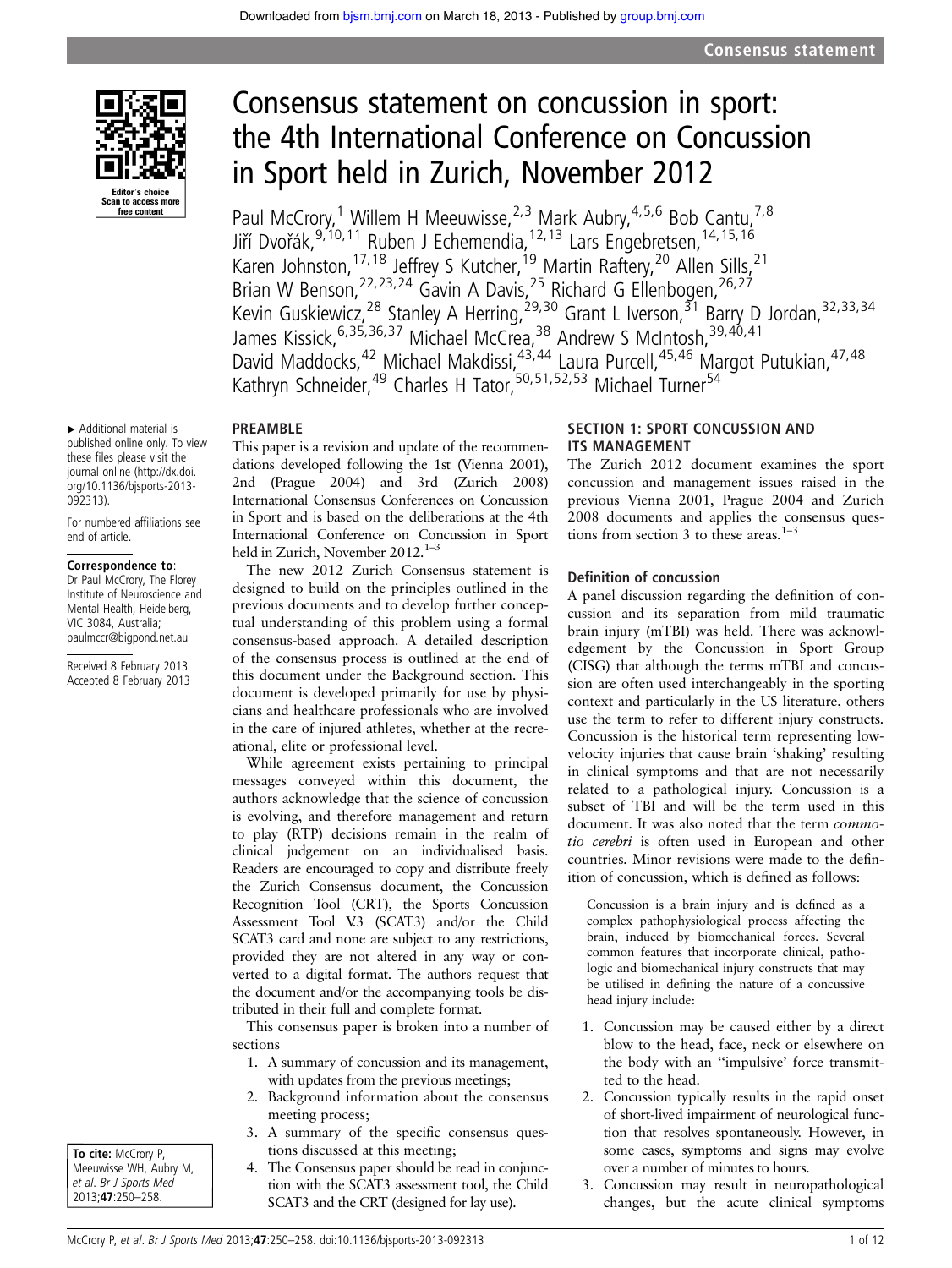largely reflect a functional disturbance rather than a structural injury and, as such, no abnormality is seen on standard structural neuroimaging studies.

4. Concussion results in a graded set of clinical symptoms that may or may not involve loss of consciousness. Resolution of the clinical and cognitive symptoms typically follows a sequential course. However, it is important to note that in some cases symptoms may be prolonged.

### Recovery of concussion

The majority (80–90%) of concussions resolve in a short (7– 10 day) period, although the recovery time frame may be longer in children and adolescents.<sup>2</sup>

### Symptoms and signs of acute concussion

The diagnosis of acute concussion usually involves the assessment of a range of domains including clinical symptoms, physical signs, cognitive impairment, neurobehavioural features and sleep disturbance. Furthermore, a detailed concussion history is an important part of the evaluation both in the injured athlete and when conducting a preparticipation examination. The detailed clinical assessment of concussion is outlined in the SCAT3 and Child SCAT3 forms, which are given in the appendix to this document.

The suspected diagnosis of concussion can include one or more of the following clinical domains:

- 1. Symptoms—somatic (eg, headache), cognitive (eg, feeling like in a fog) and/or emotional symptoms (eg, lability);
- 2. Physical signs (eg, loss of consciousness (LOC), amnesia);
- 3. Behavioural changes (eg, irritability);
- 4. Cognitive impairment (eg, slowed reaction times);
- 5. Sleep disturbance (eg, insomnia).

If any one or more of these components are present, a concussion should be suspected and the appropriate management strategy instituted.

### On-field or sideline evaluation of acute concussion

When a player shows ANY features of a concussion:

- A. The player should be evaluated by a physician or other licensed healthcare provider onsite using standard emergency management principles and particular attention should be given to excluding a cervical spine injury.
- B. The appropriate disposition of the player must be determined by the treating healthcare provider in a timely manner. If no healthcare provider is available, the player should be safely removed from practice or play and urgent referral to a physician arranged.
- C. Once the first aid issues are addressed, an assessment of the concussive injury should be made using the SCAT3 or other sideline assessment tools.
- D. The player should not be left alone following the injury and serial monitoring for deterioration is essential over the initial few hours following injury.
- E. A player with diagnosed concussion should not be allowed to RTP on the day of injury.

Sufficient time for assessment and adequate facilities should be provided for the appropriate medical assessment both on and off the field for all injured athletes. In some sports, this may require rule change to allow an appropriate off-field medical assessment to occur without affecting the flow of the game or unduly penalising the injured player's team. The final determination regarding concussion diagnosis and/or fitness to play is a medical decision based on clinical judgement.

Sideline evaluation of cognitive function is an essential component in the assessment of this injury. Brief neuropsychological test batteries that assess attention and memory function have been shown to be practical and effective. Such tests include the SCAT3, which incorporates the Maddocks' questions<sup>4  $5$ </sup> and the Standardized Assessment of Concussion  $(SAC)$ .<sup>6–8</sup> It is worth noting that standard orientation questions (eg, time, place and person) have been shown to be unreliable in the sporting situation when compared with memory assessment.<sup>5</sup>  $\frac{9}{9}$  It is recognised, however, that abbreviated testing paradigms are designed for rapid concussion screening on the sidelines and are not meant to replace comprehensive neuropsychological testing which should ideally be performed by trained neuropsychologists who are sensitive to subtle deficits that may exist beyond the acute episode; nor should they be used as a stand-alone tool for the ongoing management of sports concussions.

It should also be recognised that the appearance of symptoms or cognitive deficit might be delayed several hours following a concussive episode and that concussion should be seen as an evolving injury in the acute stage.

### Evaluation in the emergency room or office by medical personnel

An athlete with concussion may be evaluated in the emergency room or doctor's office as a point of first contact following injury or may have been referred from another care provider. In addition to the points outlined above, the key features of this examination should encompass:

- A. A medical assessment including a comprehensive history and detailed neurological examination including a thorough assessment of mental status, cognitive functioning, gait and balance.
- B. A determination of the clinical status of the patient, including whether there has been improvement or deterioration since the time of injury. This may involve seeking additional information from parents, coaches, teammates and eyewitnesses to the injury.
- C. A determination of the need for emergent neuroimaging in order to exclude a more severe brain injury involving a structural abnormality.

In large part, these points above are included in the SCAT3 assessment.

### Concussion investigations

A range of additional investigations may be utilised to assist in the diagnosis and/or exclusion of injury. Conventional structural neuroimaging is typically normal in concussive injury. Given that caveat, the following suggestions are made: Brain CT (or where available an MR brain scan) contributes little to concussion evaluation but should be employed whenever suspicion of an intracerebral or structural lesion (eg, skull fracture) exists. Examples of such situations may include prolonged disturbance of the conscious state, focal neurological deficit or worsening symptoms.

Other imaging modalities such as fMRI demonstrate activation patterns that correlate with symptom severity and recovery in concussion.10–<sup>14</sup> Although not part of routine assessment at the present time, they nevertheless provide additional insight to pathophysiological mechanisms. Alternative imaging technologies (eg, positron emission tomography, diffusion tensor imaging, magnetic resonance spectroscopy, functional connectivity), while demonstrating some compelling findings, are still at early stages of development and cannot be recommended other than in a research setting.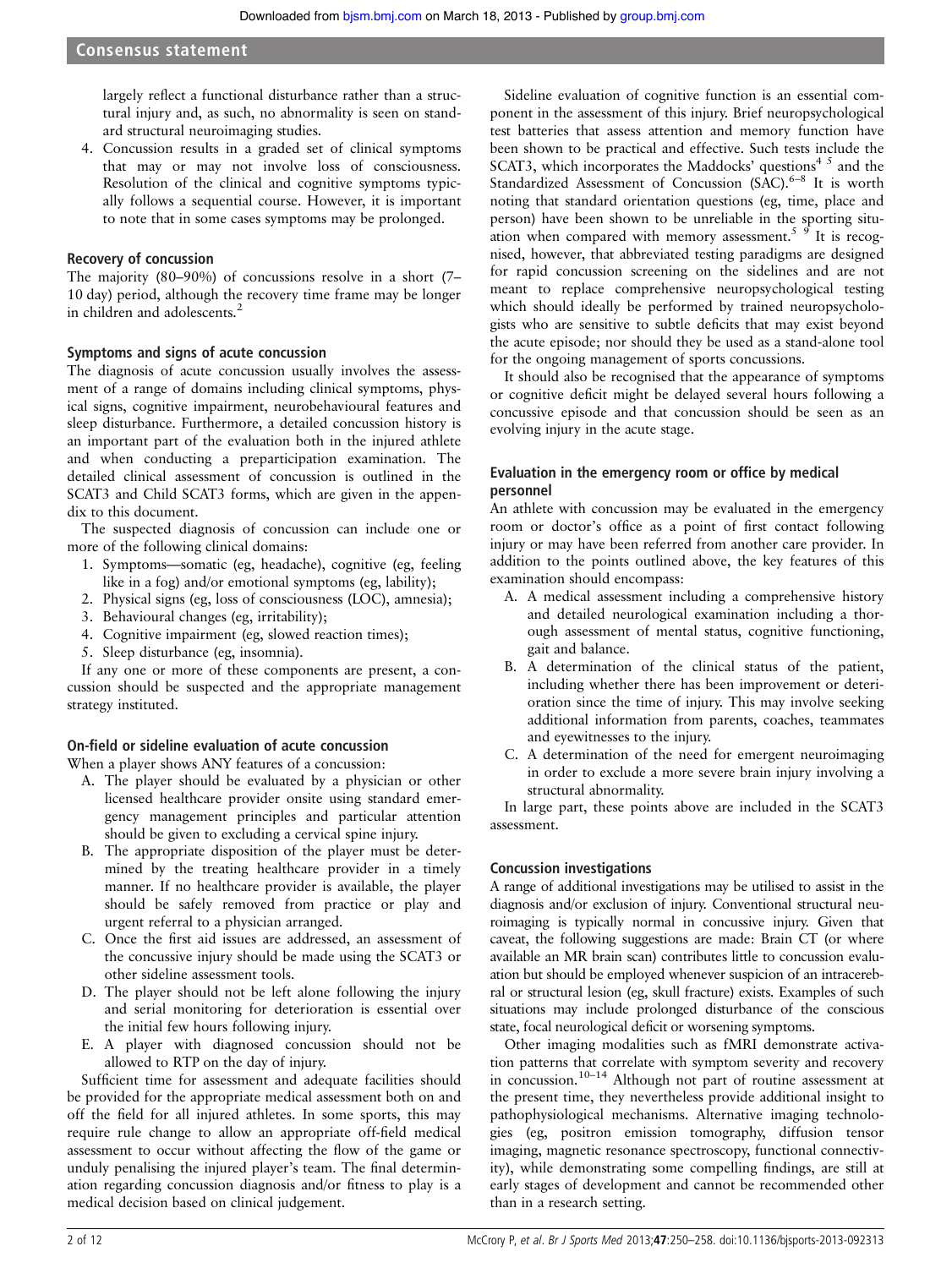Published studies, using both sophisticated force plate technology, as well as those using less sophisticated clinical balance tests (eg, Balance Error Scoring System (BESS)), have identified acute postural stability deficits lasting approximately 72 h following sports-related concussion. It appears that postural stability testing provides a useful tool for objectively assessing the motor domain of neurological functioning, and should be considered as a reliable and valid addition to the assessment of athletes suffering from concussion, particularly where the symptoms or signs indicate a balance component.<sup>15-21</sup>

The significance of Apolipoprotein (Apo) E4, ApoE promoter gene, Tau polymerase and other genetic markers in the management of sports concussion risk or injury outcome is unclear at this time.<sup>22 23</sup> Evidence from human and animal studies in more severe traumatic brain injury demonstrates induction of a variety of genetic and cytokine factors such as: insulin-like growth factor 1 (IGF-1), IGF binding protein 2, Fibroblast growth factor, Cu-Zn superoxide dismutase, superoxide dismutase 1 (SOD-1), nerve growth factor, glial fibrillar acidic protein (GFAP) and S-100. How such factors are affected in sporting concussion is not known at this stage.<sup>24–31</sup> In addition, biochemical serum and cerebral spinal fluid biomarkers of brain injury (including S-100, neuron-specific enolase (NSE), myelin basic protein (MBP), GFAP, tau, etc) have been proposed as a means by which cellular damage may be detected if present.<sup>32-38</sup> There is currently insufficient evidence, however, to justify the routine use of these biomarkers clinically.

Different electrophysiological recording techniques (eg, evoked response potential (ERP), cortical magnetic stimulation and electroencephalography) have demonstrated reproducible abnormalities in the postconcussive state; however, not all studies reliably differentiated concussed athletes from controls.39–<sup>45</sup> The clinical significance of these changes remains to be established.

#### Neuropsychological assessment

The application of neuropsychological (NP) testing in concussion has been shown to be of clinical value and contributes significant information in concussion evaluation.46–<sup>51</sup> Although cognitive recovery largely overlaps with the time course of symptom recovery in most cases, it has been demonstrated that cognitive recovery may occasionally precede or more commonly follow clinical symptom resolution, suggesting that the assessment of cognitive function should be an important component in the overall assessment of concussion and, in particular, any RTP protocol.<sup>52 53</sup> It must be emphasised, however, that NP assessment should not be the sole basis of management decisions. Rather, it should be seen as an aid to the clinical decisionmaking process in conjunction with a range of assessments of different clinical domains and investigational results.

It is recommended that all athletes should have a clinical neurological assessment (including assessment of their cognitive function) as part of their overall management. This will normally be performed by the treating physician often in conjunction with computerised neuropsychological screening tools.

Formal NP testing is not required for all athletes; however, when this is considered necessary, it should ideally be performed by a trained neuropsychologist. Although neuropsychologists are in the best position to interpret NP tests by virtue of their background and training, the ultimate RTP decision should remain a medical one in which a multidisciplinary approach, when possible, has been taken. In the absence of NP and other (eg, formal balance assessment) testing, a more conservative RTP approach may be appropriate.

NP testing may be used to assist RTP decisions and is typically performed when an athlete is clinically asymptomatic; however, NP assessment may add important information in the early stages following injury.<sup>54 55</sup> There may be particular situations where testing is performed early to assist in determining aspects of management, for example, return to school in a paediatric athlete. This will normally be best determined in consultation with a trained neuropsychologist.<sup>56 57</sup>

Baseline NP testing was considered by the panel and was not felt to be required as a mandatory aspect of every assessment; however, it may be helpful to add useful information to the overall interpretation of these tests. It also provides an additional educative opportunity for the physician to discuss the significance of this injury with the athlete. At present, there is insufficient evidence to recommend the widespread routine use of baseline neuropsychological testing.

### Concussion management

The cornerstone of concussion management is physical and cognitive rest until the acute symptoms resolve and then a graded programme of exertion prior to medical clearance and RTP. The current published evidence evaluating the effect of rest following a sports-related concussion is sparse. An initial period of rest in the acute symptomatic period following injury (24–48 h) may be of benefit. Further research to evaluate the long-term outcome of rest, and the optimal amount and type of rest, is needed. In the absence of evidence-based recommendations, a sensible approach involves the gradual return to school and social activities ( prior to contact sports) in a manner that does not result in a significant exacerbation of symptoms.

Low-level exercise for those who are slow to recover may be of benefit, although the optimal timing following injury for initiation of this treatment is currently unknown.

As described above, the majority of injuries will recover spontaneously over several days. In these situations, it is expected that an athlete will proceed progressively through a stepwise RTP strategy.<sup>58</sup>

### Graduated RTP protocol

RTP protocol following a concussion follows a stepwise process as outlined in table 1.

With this stepwise progression, the athlete should continue to proceed to the next level if asymptomatic at the current level. Generally, each step should take 24 h so that an athlete would take approximately 1 week to proceed through the full rehabilitation protocol once they are asymptomatic at rest and with provocative exercise. If any postconcussion symptoms occur while in the stepwise programme, then the patient should drop back to the previous asymptomatic level and try to progress again after a further 24 h period of rest has passed.

#### Same day RTP

It was unanimously agreed that no RTP on the day of concussive injury should occur. There are data demonstrating that at the collegiate and high school levels, athletes allowed to RTP on the same day may demonstrate NP deficits postinjury that may not be evident on the sidelines and are more likely to have delayed onset of symptoms.59–<sup>65</sup>

### 'Difficult' or persistently symptomatic concussion patient

Persistent symptoms (>10 days) are generally reported in 10–15% of concussions. In general, symptoms are not specific to concussion and it is important to consider other pathologies.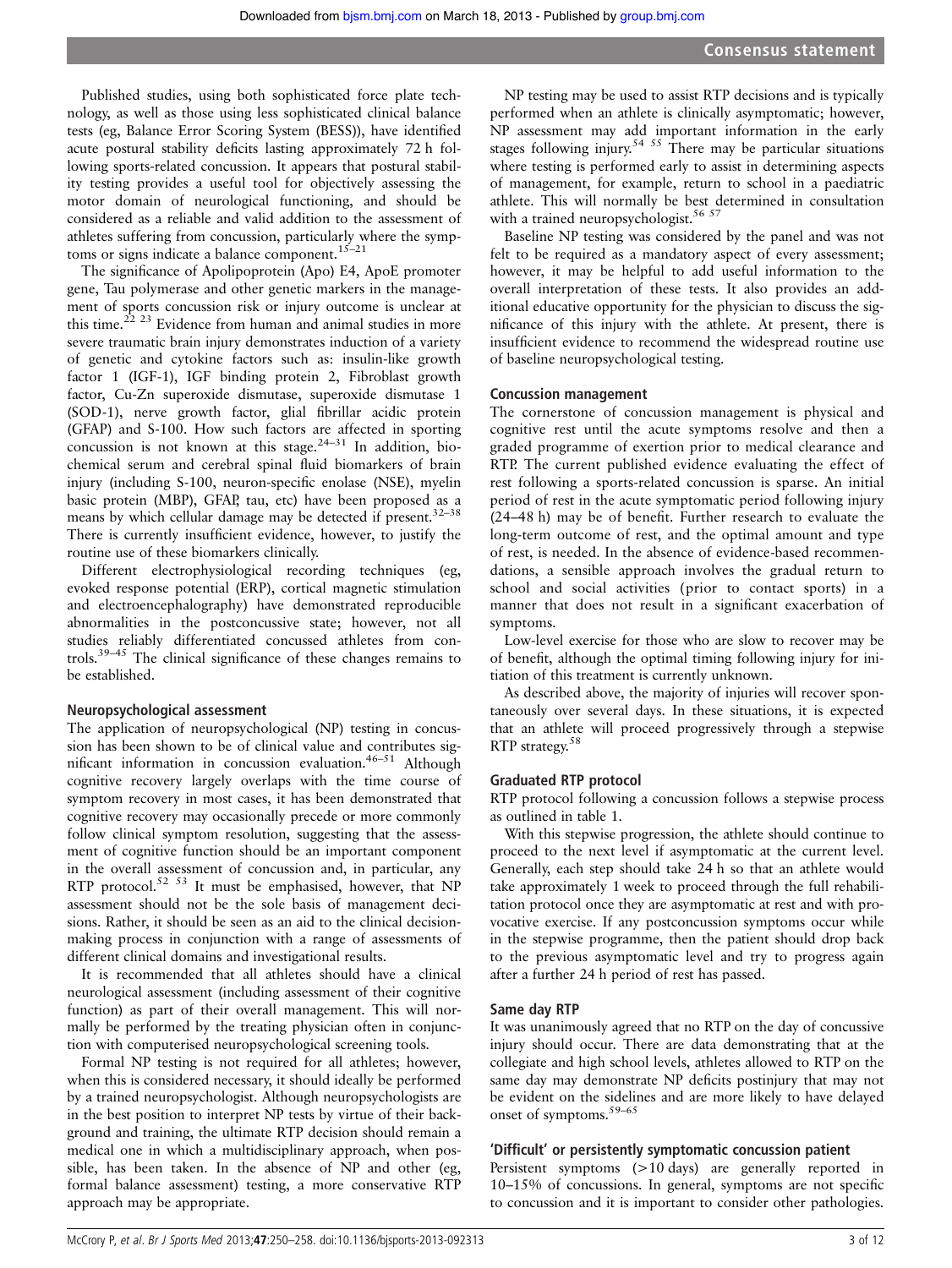| Table 1 | Graduated return to play protocol |  |  |  |  |  |
|---------|-----------------------------------|--|--|--|--|--|
|---------|-----------------------------------|--|--|--|--|--|

| <b>Rehabilitation</b><br>stage    | <b>Functional exercise at each</b><br>stage of rehabilitation                                                                                    | Objective of each<br>stage                                              |
|-----------------------------------|--------------------------------------------------------------------------------------------------------------------------------------------------|-------------------------------------------------------------------------|
| 1. No activity                    | Symptom limited physical and<br>cognitive rest                                                                                                   | Recovery                                                                |
| 2. Light aerobic<br>exercise      | Walking, swimming or<br>stationary cycling keeping<br>intensity <70% maximum<br>permitted heart rate<br>No resistance training                   | Increase HR                                                             |
| 3. Sport-specific<br>exercise     | Skating drills in ice hockey,<br>running drills in soccer. No<br>head impact activities                                                          | Add movement                                                            |
| 4. Non-contact<br>training drills | Progression to more complex<br>training drills, eg, passing drills<br>in football and ice hockey<br>May start progressive<br>resistance training | Exercise, coordination<br>and cognitive load                            |
| 5. Full-contact<br>practice       | Following medical clearance<br>participate in normal training<br>activities                                                                      | Restore confidence and<br>assess functional skills<br>by coaching staff |
| 6. Return to play                 | Normal game play                                                                                                                                 |                                                                         |

Cases of concussion in sport where clinical recovery falls outside the expected window (ie, 10 days) should be managed in a multidisciplinary manner by healthcare providers with experience in sports-related concussion.

#### Psychological management and mental health issues

Psychological approaches may have potential application in this injury, particularly with the modifiers listed below.<sup>66 67</sup> Physicians are also encouraged to evaluate the concussed athlete for affective symptoms such as depression and anxiety as these symptoms are common in all forms of traumatic brain injury.<sup>58</sup>

#### Role of pharmacological therapy

Pharmacological therapy in sports concussion may be applied in two distinct situations. The first of these situations is the management of specific and/or prolonged symptoms (eg, sleep disturbance, anxiety, etc). The second situation is where drug therapy is used to modify the underlying pathophysiology of the condition with the aim of shortening the duration of the concussion symptoms.<sup>68</sup> In broad terms, this approach to management should be only considered by clinicians experienced in concussion management.

An important consideration in RTP is that concussed athletes should not only be symptom-free, but also they should not be taking any pharmacological agents/medications that may mask or modify the symptoms of concussion. Where antidepressant therapy may be commenced during the management of a concussion, the decision to RTP while still on such medication must be considered carefully by the treating clinician.

#### Role of preparticipation concussion evaluation

Recognising the importance of a concussion history, and appreciating the fact that many athletes will not recognise all the concussions they may have suffered in the past, a detailed concussion history is of value.<sup>69-72</sup> Such a history may preidentify athletes who fit into a high-risk category and provides an opportunity for the healthcare provider to educate the athlete in regard to the significance of concussive injury. A structured concussion history should include specific questions as to previous symptoms of a concussion and length of recovery; not

just the perceived number of past concussions. It is also worth noting that dependence on the recall of concussive injuries by teammates or coaches has been demonstrated to be unreliable.<sup>69</sup> The clinical history should also include information about all previous head, face or cervical spine injuries as these may also have clinical relevance. It is worth emphasising that in the setting of maxillofacial and cervical spine injuries, coexistent concussive injuries may be missed unless specifically assessed. Questions pertaining to disproportionate impact versus symptom severity matching may alert the clinician to a progressively increasing vulnerability to injury. As part of the clinical history, it is advised that details regarding protective equipment employed at the time of injury be sought, both for recent and remote injuries.

There is an additional and often unrecognised benefit of the preparticipation physical examination insofar as the evaluation allows for an educative opportunity with the player concerned as well as consideration of modification of playing behaviour if required.

#### Modifying factors in concussion management

A range of 'modifying' factors may influence the investigation and management of concussion and, in some cases, may predict the potential for prolonged or persistent symptoms. However, in some cases, the evidence for their efficacy is limited. These modifiers would be important to consider in a detailed concussion history and are outlined in table 2.

#### Female gender

The role of female gender as a possible modifier in the management of concussion was discussed at length by the panel. There was no unanimous agreement that the current published research evidence is conclusive enough for this to be included as a modifying factor, although it was accepted that gender may be a risk factor for injury and/or influence injury severity.73–<sup>75</sup>

#### Significance of LOC

In the overall management of moderate-to-severe traumatic brain injury, duration of LOC is an acknowledged predictor of

| <b>Table 2</b> Concussion modifiers |                                                                                                                                                           |  |  |  |
|-------------------------------------|-----------------------------------------------------------------------------------------------------------------------------------------------------------|--|--|--|
| <b>Factors</b>                      | Modifier                                                                                                                                                  |  |  |  |
| Symptoms                            | Number<br>Duration (>10 days)<br>Severity                                                                                                                 |  |  |  |
| Signs                               | Prolonged loss of consciousness (LOC) (>1 min),<br>Amnesia                                                                                                |  |  |  |
| Sequelae                            | Concussive convulsions                                                                                                                                    |  |  |  |
| Temporal                            | Frequency-repeated concussions over time<br>Timing-injuries close together in time<br>'Recency'-recent concussion or traumatic brain<br>injury (TBI)      |  |  |  |
| Threshold                           | Repeated concussions occurring with progressively<br>less impact force or slower recovery after each<br>successive concussion                             |  |  |  |
| Age                                 | Child and adolescent $\left($ < 18 years old)                                                                                                             |  |  |  |
| Comorbidities and<br>premorbidities | Migraine, depression or other mental health<br>disorders, attention deficit hyperactivity disorder<br>(ADHD), learning disabilities (LD), sleep disorders |  |  |  |
| Medication                          | Psychoactive drugs, anticoagulants                                                                                                                        |  |  |  |
| Behaviour                           | Dangerous style of play                                                                                                                                   |  |  |  |
| Sport                               | High-risk activity, contact and collision sport, high<br>sporting level                                                                                   |  |  |  |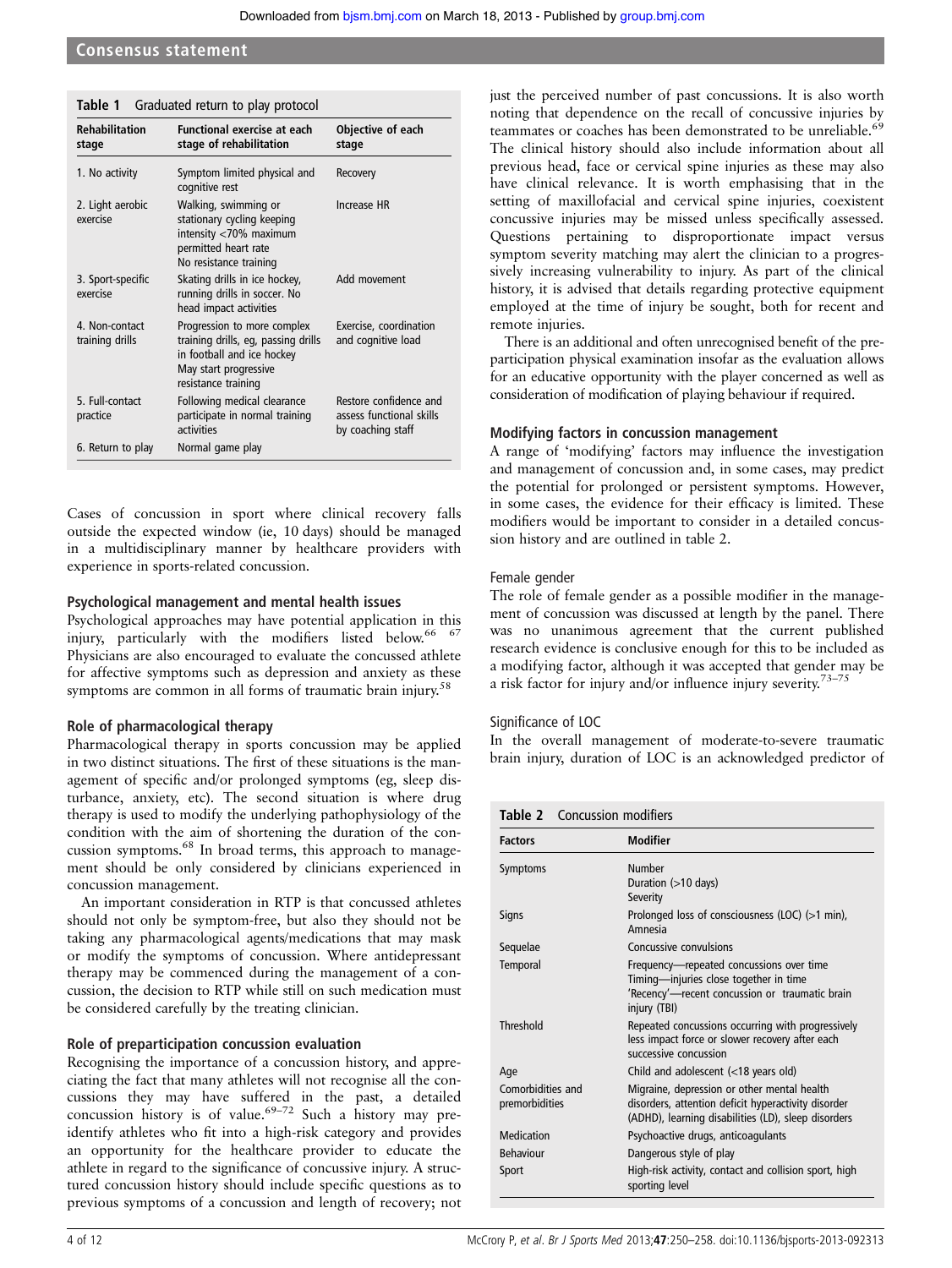outcome.<sup>76</sup> Although published findings in concussion describe LOC associated with specific, early cognitive deficits, it has not been noted as a measure of injury severity.<sup>77</sup> <sup>78</sup> Consensus discussion determined that prolonged (>1 min duration) LOC would be considered as a factor that may modify management.

### Significance of amnesia and other symptoms

There is renewed interest in the role of post-traumatic amnesia and its role as a surrogate measure of injury severity.<sup>64</sup> 79 80 Published evidence suggests that the nature, burden and duration of the clinical postconcussive symptoms may be more important than the presence or duration of amnesia alone.77 81 82 Further, it must be noted that retrograde amnesia varies with the time of measurement postinjury and hence is poorly reflective of injury severity.83 84

### Motor and convulsive phenomena

A variety of immediate motor phenomena (eg, tonic posturing) or convulsive movements may accompany a concussion. Although dramatic, these clinical features are generally benign and require no specific management beyond the standard treatment of the underlying concussive injury.<sup>85 86</sup>

### Depression

Mental health issues (such as depression) have been reported as a consequence of all levels of traumatic brain injury including sports-related concussion. Neuroimaging studies using fMRI suggest that a depressed mood following concussion may reflect an underlying pathophysiological abnormality consistent with a limbic-frontal model of depression.<sup>34</sup>  $87-97$  Although such mental health issues may be multifactorial in nature, it is recommended that the treating physician consider these issues in the management of concussed patients.

### SPECIAL POPULATIONS

### Child and adolescent athlete

The evaluation and management recommendations contained herein can be applied to children and adolescents down to the age of 13 years. Below that age, children report concussion symptoms different from adults and would require age-appropriate symptom checklists as a component of assessment. An additional consideration in assessing the child or adolescent athlete with a concussion is that the clinical evaluation by the healthcare professional may need to include both patient and parent input, and possibly teacher and school input when appropriate.<sup>98-104</sup> A child SCAT3 has been developed to assess concussion (see appendix) for individuals aged 5–12 years.

The decision to use NP testing is broadly the same as the adult assessment paradigm, although there are some differences. The timing of testing may differ in order to assist planning in school and home management. If cognitive testing is performed, then it must be developmentally sensitive until late teen years due to the ongoing cognitive maturation that occurs during this period, which in turn limits the utility of comparison to either the person's own baseline performance or to population norms.<sup>20</sup> In this age group, it is more important to consider the use of trained paediatric neuropsychologists to interpret assessment data, particularly in children with learning disorders and/or ADHD who may need more sophisticated assessment strategies.<sup>56 57 98</sup>

It was agreed by the panel that no return to sport or activity should occur before the child/adolescent athlete has managed to return to school successfully. In addition, the concept of 'cognitive rest' was highlighted with special reference to a child's need to limit exertion with activities of daily living that may exacerbate

symptoms. School attendance and activities may also need to be modified to avoid provocation of symptoms. Children should not be returned to sport until clinically completely symptom-free, which may require a longer time frame than for adults.

Because of the different physiological response and longer recovery after concussion and specific risks (eg, diffuse cerebral swelling) related to head impact during childhood and adolescence, a more conservative RTP approach is recommended. It is appropriate to extend the amount of time of asymptomatic rest and/or the length of the graded exertion in children and adolescents. It is not appropriate for a child or adolescent athlete with concussion to RTP on the same day as the injury, regardless of the level of athletic performance. Concussion modifiers apply even more to this population than adults and may mandate more cautious RTP advice.

### Elite versus non-elite athletes

All athletes, regardless of the level of participation, should be managed using the same treatment and RTP paradigm. The available resources and expertise in concussion evaluation are of more importance in determining management than a separation between elite and non-elite athlete management. Although formal NP testing may be beyond the resources of many sports or individuals, it is recommended that, in all organised high-risk sports, consideration be given to having this cognitive evaluation, regardless of the age or level of performance.

### Chronic traumatic encephalopathy

Clinicians need to be mindful of the potential for long-term problems in the management of all athletes. However, it was agreed that chronic traumatic encephalopathy (CTE) represents a distinct tauopathy with an unknown incidence in athletic populations. It was further agreed that a cause and effect relationship has not as yet been demonstrated between CTE and concussions or exposure to contact sports.<sup>105–114</sup> At present, the interpretation of causation in the modern CTE case studies should proceed cautiously. It was also recognised that it is important to address the fears of parents/athletes from media pressure related to the possibility of CTE.

### INJURY PREVENTION

### Protective equipment—mouthguards and helmets

There is no good clinical evidence that currently available protective equipment will prevent concussion, although mouthguards have a definite role in preventing dental and orofacial injury. Biomechanical studies have shown a reduction in impact forces to the brain with the use of head gear and helmets, but these findings have not been translated to show a reduction in concussion incidence. For skiing and snowboarding, there are a number of studies to suggest that helmets provide protection against head and facial injury and hence should be recommended for participants in alpine sports. $115-118$  In specific sports such as cycling, motor and equestrian sports, protective helmets may prevent other forms of head injury (eg, skull fracture) that are related to falling on hard surfaces and may be an important injury prevention issue for those sports. $118-130$ 

### Rule change

Consideration of rule changes to reduce the head injury incidence or severity may be appropriate where a clear-cut mechanism is implicated in a particular sport. An example of this is in football (soccer) where research studies demonstrated that upper limb to head contact in heading contests accounted for approximately 50% of concussions.<sup>131</sup> As noted earlier, rule changes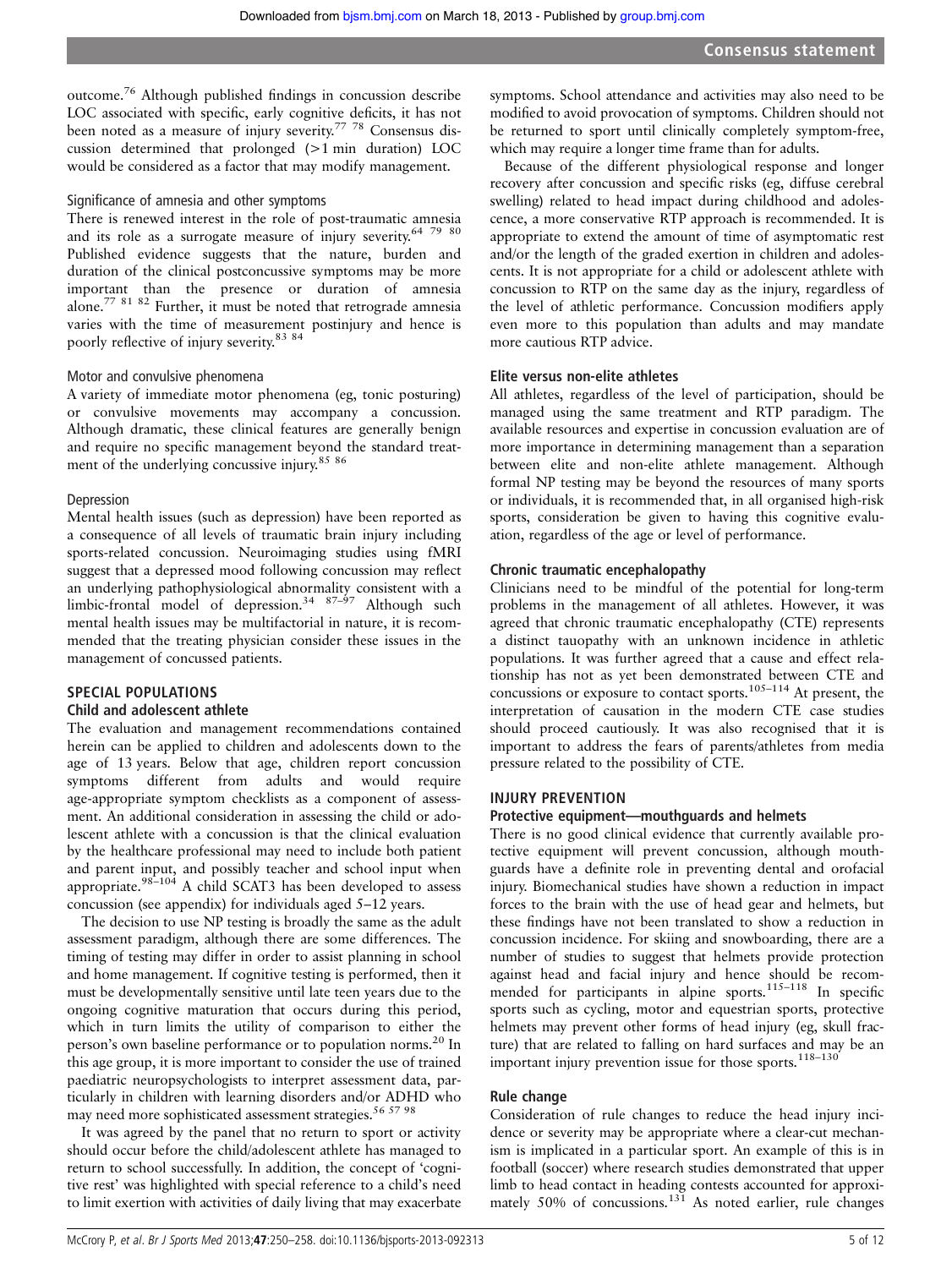may also be needed in some sports to allow an effective off-field medical assessment to occur without compromising the athlete's welfare, affecting the flow of the game or unduly penalising the player's team. It is important to note that rule enforcement may be a critical aspect of modifying injury risk in these settings, and referees play an important role in this regard.

### Risk compensation

An important consideration in the use of protective equipment is the concept of risk compensation.<sup>132</sup> This is where the use of protective equipment results in behavioural change such as the adoption of more dangerous playing techniques, which can result in a paradoxical increase in injury rates. The degree to which this phenomenon occurs is discussed in more detail in the review published in this supplement of the journal. This may be a matter of particular concern in child and adolescent athletes where the head injury rates are often higher than in adult athletes.<sup>133-135</sup>

### Aggression versus violence in sport

The competitive/aggressive nature of sport that makes it fun to play and watch should not be discouraged. However, sporting organisations should be encouraged to address violence that may increase concussion risk.<sup>136</sup> <sup>137</sup> Fair play and respect should be supported as key elements of sport.

### Knowledge transfer

As the ability to treat or reduce the effects of concussive injury after the event is minimal, education of athletes, colleagues and the general public is a mainstay of progress in this field. Athletes, referees, administrators, parents, coaches and healthcare providers must be educated regarding the detection of concussion, its clinical features, assessment techniques and principles of safe RTP. Methods to improve education including web-based resources, educational videos and international outreach programmes are important in delivering the message. In addition, concussion working groups, plus the support and endorsement of enlightened sport groups such as Fédération Internationale de Football Association (FIFA), International Olympic Commission (IOC), International Rugby Board (IRB) and International Ice Hockey Federation (IIHF), who initiated this endeavour, have enormous value and must be pursued vigorously. Fair play and respect for opponents are ethical values that should be encouraged in all sports and sporting associations. Similarly, coaches, parents and managers play an important part in ensuring that these values are implemented on the field of play.<sup>58 138-150</sup>

### SECTION 2: STATEMENT ON BACKGROUND TO THE CONSENSUS PROCESS

In November 2001, the 1st International Conference on Concussion in Sport was held in Vienna, Austria. This meeting was organised by the IIHF in partnership with FIFA and the Medical Commission of the IOC. As part of the resulting mandate for the future, the need for leadership and future updates was identified. The 2nd International Conference on Concussion in Sport was organised by the same group with the additional involvement of the IRB and was held in Prague, the Czech Republic, in November 2004. The original aims of the symposia were to provide recommendations for the improvement of safety and health of athletes who suffer concussive injuries in ice hockey, rugby, football (soccer) as well as other sports. To this end, a range of experts were invited to both meetings to address specific issues of epidemiology, basic and clinical science, injury grading systems, cognitive assessment, new research methods, protective equipment, management, prevention and long-term outcome.<sup>1</sup> <sup>2</sup>

The 3rd International Conference on Concussion in Sport was held in Zurich, Switzerland on 29/30 October 2008 and was designed as a formal consensus meeting following the organisational guidelines set forth by the US National Institutes of Health. (Details of the consensus methodology can be obtained at: [http://consensus.nih.gov/ABOUTCDP.htm.\)](http://consensus.nih.gov/ABOUTCDP.htm.) The basic principles governing the conduct of a consensus development conference are summarised below:

- 1. A broad-based non-government, non-advocacy panel was assembled to give balanced, objective and knowledgeable attention to the topic. Panel members excluded anyone with scientific or commercial conflicts of interest and included researchers in clinical medicine, sports medicine, neuroscience, neuroimaging, athletic training and sports science.
- 2. These experts presented data in a public session, followed by inquiry and discussion. The panel then met in an executive session to prepare the consensus statement.
- 3. A number of specific questions were prepared and posed in advance to define the scope and guide the direction of the conference. The principal task of the panel was to elucidate responses to these questions. These questions are outlined below.
- 4. A systematic literature review was prepared and circulated in advance for use by the panel in addressing the conference questions.
- 5. The consensus statement is intended to serve as the scientific record of the conference.
- 6. The consensus statement will be widely disseminated to achieve maximum impact on both current healthcare practice and future medical research.

The panel chairperson (WM) did not identify with any advocacy position. The chairperson was responsible for directing the consensus session and guiding the panel's deliberations. Panellists were drawn from clinical practice, academics and research in the field of sports-related concussion. They do not represent organisations per se, but were selected for their expertise, experience and understanding of this field.

The 4th International Conference on Concussion in Sport was held in Zurich, Switzerland on 1–3 November 2012 and followed the same outline as for the third meeting. All speakers, consensus panel members and abstract authors were required to sign an ICMJE Form for Disclosure of Potential Conflicts of Interest. Detailed information related to each author's affiliations and conflicts of interests will be made publicly available on the CISG website and published with the BJSM supplement.

### Medical legal considerations

This consensus document reflects the current state of knowledge and will need to be modified according to the development of new knowledge. It provides an overview of issues that may be of importance to healthcare providers involved in the management of sports-related concussion. It is not intended as a standard of care, and should not be interpreted as such. This document is only a guide, and is of a general nature, consistent with the reasonable practice of a healthcare professional. Individual treatment will depend on the facts and circumstances specific to each individual case.

It is intended that this document will be formally reviewed and updated prior to 1 December 2016.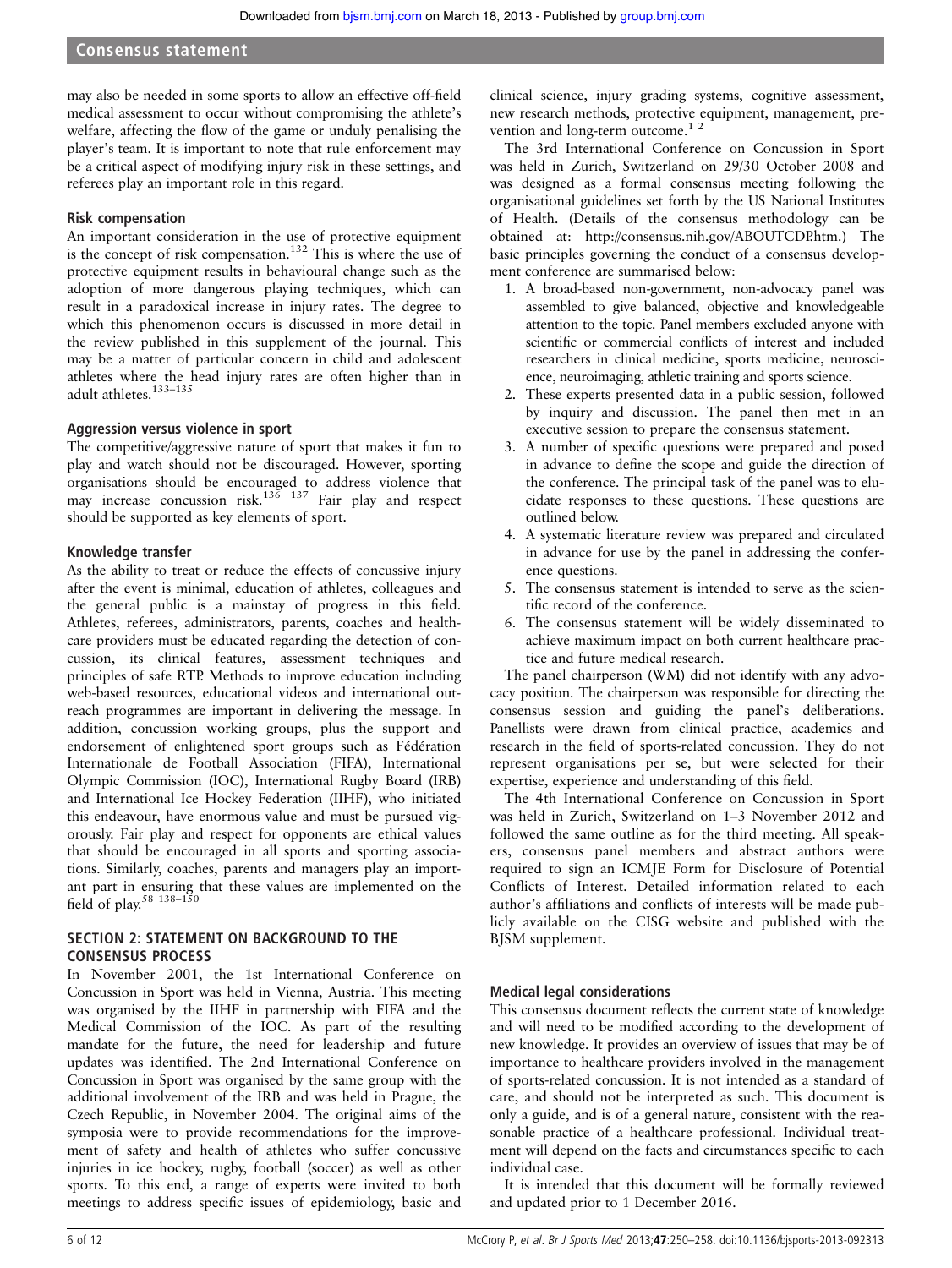### SECTION 3: ZURICH 2012 CONSENSUS QUESTIONS

Note that each question is the subject of a separate systematic review that is published in the BJSM (2013:47:5). As such, all citations and details of each topic will be covered in those reviews.

### When you assess an athlete acutely and they do not have a concussion, what is it? Is a cognitive injury the key component of concussion in making a diagnosis?

The consensus panel agreed that concussion is an evolving injury in the acute phase with rapidly changing clinical signs and symptoms, which may reflect the underlying physiological injury in the brain. Concussion is considered to be among the most complex injuries in sports medicine to diagnose, assess and manage. A majority of concussions in sport occur without LOC or frank neurological signs. At present, there is no perfect diagnostic test or marker that clinicians can rely on for an immediate diagnosis of concussion in the sporting environment. Because of this evolving process, it is not possible to rule out concussion when an injury event occurs associated with a transient neurological symptom. All such cases should be removed from the playing field and assessed for concussion by the treating physician or healthcare provider as discussed below. It was recognised that a cognitive deficit is not necessary for acute diagnosis as it either may not be present or detected on examination.

### Are the existing tools/examination sensitive and reliable enough on the day of injury to make or exclude a diagnosis of concussion?

Concussion is a clinical diagnosis based largely on the observed injury mechanism, signs and symptoms. The vast majority of sports-related concussions (hereafter, referred to as concussion) occur without LOC or frank neurological signs.<sup>151–154</sup> In milder forms of concussion, the athlete might be slightly confused, without clearly identifiable amnesia. In addition, most concussions cannot be identified or diagnosed by neuroimaging techniques (eg, CT or MRI). Several well-validated neuropsychological tests are appropriate for use in the assessment of acute concussion in the competitive sporting environment. These tests provide important data on symptoms and functional impairments that clinicians can incorporate into their diagnostic formulation, but should not solely be used to diagnose concussion.

### What is the best practice for evaluating an adult athlete with concussion on the 'field of play' in 2012?

Recognising and evaluating concussion in the adult athlete on the field is a challenging responsibility for the healthcare provider. Performing this task is often a rapid assessment in the midst of competition with a time constraint and the athlete eager to play. A standardised objective assessment of injury, which includes excluding more serious injury, is critical in determining disposition decisions for the athlete. The on-field evaluation of sports-related concussion is often a challenge given the elusiveness and variability of presentation, difficulty in making a timely diagnosis, specificity and sensitivity of sideline assessment tools, and the reliance on symptoms. Despite these challenges, the sideline evaluation is based on recognition of injury, assessment of symptoms, cognitive and cranial nerve function, and balance. Serial assessments are often necessary. Concussion is often an evolving injury, and signs and symptoms may be delayed. Therefore, erring on the side of caution (keeping an athlete out of participation when there is any suspicion for injury) is important. An SAC is useful in the assessment of the athlete with suspected concussion but should not take the place of the clinician's judgement.

### How can the SCAT2 be improved?

It was agreed that a variety of measures should be employed as part of the assessment of concussion to provide a more complete clinical profile for the concussed athlete. Important clinical information can be ascertained in a streamlined manner through the use of a multimodal instrument such as the Sport Concussion Assessment Tool (SCAT). A baseline assessment is advised wherever possible. However, it is acknowledged that further validity studies need to be performed to answer this specific issue.

A future SCAT test battery (ie, SCAT3) should include an initial assessment of injury severity using the Glasgow Coma Scale (GCS), immediately followed by observing and documenting concussion signs. Once this is complete, symptom endorsement and symptom severity, as well as neurocognitive and balance functions, should be assessed in any athlete suspected of sustaining a concussion. It is recommended that these latter steps be conducted following a minimum 15 min rest period on the sideline to avoid the influence of exertion or fatigue on the athlete's performance. Although it is noted that this time frame is an arbitrary one, the expert panel agreed nevertheless that a period of rest was important prior to assessment. Future research should consider the efficacy for inclusion of vision tests such as the King Devick Test and clinical reaction time tests.<sup>155</sup> 156 Recent studies suggest that these may be useful additions to the sideline assessment of concussion. However, the need for additional equipment may make them impractical for sideline use.

It was further agreed that the SCAT3 would be suitable for adults and youths aged 13 and over and that a new tool (Child SCAT3) be developed for younger children.

### Advances in neuropsychology: are computerised tests sufficient for concussion diagnosis?

Sports-related concussions are frequently associated with one or more symptoms, impaired balance and/or cognitive deficits. These problems can be measured using symptom scales, balance testing and neurocognitive testing. All three modalities can identify significant changes in the first few days following injury, generally with normalisation over 1–3 weeks. The presentation of symptoms and the rate of recovery can be variable, which reinforces the value of assessing all three areas as part of a comprehensive sport concussion programme.

Neuropsychological assessment has been described by the CISG as a 'cornerstone' of concussion management. Neuropsychologists are uniquely qualified to interpret neuropsychological tests and can play an important role within the context of a multifaceted-multimodal and multidisciplinary approach to managing sports-related concussion. Concussion management programmes that use neuropsychological assessment to assist in clinical decision-making have been instituted in professional sports, colleges and high schools. Brief computerised cognitive evaluation tools are the mainstay of these assessments worldwide, given the logistical limitation in accessing trained neuropsychologists; however, it should be noted that these are not substitutes for formal neuropsychological assessment. At present, there is insufficient evidence to recommend the widespread routine use of baseline neuropsychological testing.

### What evidence exists for new strategies/technologies in the diagnosis of concussion and assessment of recovery?

A number of novel technological platforms exist to assess concussion including (but not limited to) iPhone/smart phone apps, quantitative electroencephalography, robotics—sensory motor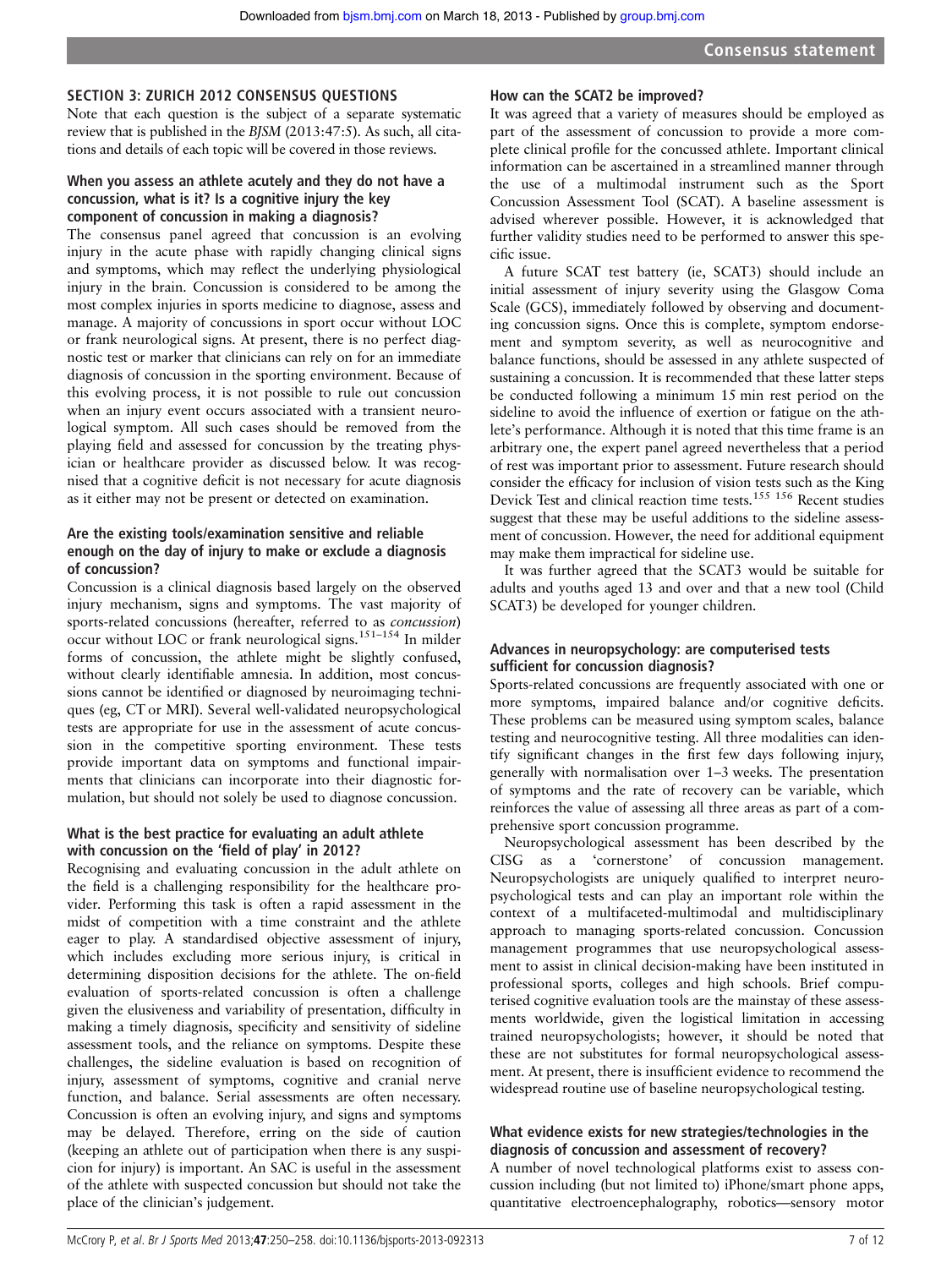assessment, telemedicine, eye-tracking technology, functional imaging/advanced neuroimaging and head impact sensors. At this stage, only limited evidence exists for their role in this setting and none have been validated as diagnostic. It will be important to reconsider the role of these technologies once evidence is developed.

### Advances in the management of sport concussion: what is evidence for concussion therapies

The current evidence evaluating the effect of rest and treatment following a sports-related concussion is sparse. An initial period of rest may be of benefit. However, further research to evaluate the long-term outcome of rest, and the optimal amount and type of rest, is needed. Low-level exercise for those who are slow to recover may be of benefit, although the optimal timing following injury for initiation of this treatment is currently unknown. Multimodal physiotherapy treatment for individuals with clinical evidence of cervical spine and/or vestibular dysfunction may be of benefit. There is a strong need for high-level studies evaluating the effects of a resting period, pharmacological interventions, rehabilitative techniques and exercise for individuals who have sustained a sports-related concussion.

### The difficult concussion patient—What is the best approach to investigation and management of persistent (>10 days) postconcussive symptoms?

Persistent symptoms (>10 days) are generally reported in 10–15% of concussions. This may be higher in certain sports (eg, elite ice hockey) and populations (eg, children). In general, symptoms are not specific to concussion and it is important to consider and manage co-existent pathologies. Investigations may include formal neuropsychological testing and conventional neuroimaging to exclude structural pathology. Currently, there is insufficient evidence to recommend routine clinical use of advanced neuroimaging techniques or other investigative strategies. Cases of concussion in sport where clinical recovery falls outside the expected window (ie, 10 days) should be managed in a multidisciplinary manner by healthcare providers with experience in sports-related concussion. Important components of management after the initial period of physical and cognitive rest include associated therapies such as cognitive, vestibular, physical and psychological therapy, consideration of assessment of other causes of prolonged symptoms and consideration of commencement of a graded exercise programme at a level that does not exacerbate symptoms.

### Revisiting concussion modifiers: how should the evaluation and management of acute concussion differ in specific groups?

The literature demonstrates that the number and severity of symptoms and previous concussions are associated with prolonged recovery and/or increased risk of complications. Brief LOC, duration of post-traumatic amnesia and/or impact seizures do not reliably predict outcome following concussion, although a cautious approach should be taken in an athlete with prolonged LOC (ie, >1 min). Children generally take longer to recover from concussions and assessment batteries have yet to be validated in the younger age group. Currently, there are insufficient data on the influence of genetics and gender on outcome following concussion. Several modifiers are associated with prolonged recovery or increased risk of complications following concussion and have important implications for management. Children with concussion should be managed conservatively, with the emphasis on return to learn before return to sport. In cases of concussion

managed with limited resources (eg, non-elite players), a conservative approach should also be taken such that the athlete does not return to sport until fully recovered.

### What are the most effective risk reduction strategies in sport concussion?—from protective equipment to policy?

No new valid evidence was provided to suggest that the use of current standard headgear in rugby, or of mouthguards in American football, can significantly reduce players' risk of concussion. No evidence was provided to suggest an association between neck strength increases and concussion risk reduction. There was evidence to suggest that eliminating body checking from Pee Wee ice hockey (ages 11–12 years) and fair-play rules in ice hockey were effective injury prevention strategies. Helmets need to be able to protect from impacts resulting in a head change in velocity of up to 10 m/s in professional American football, and up to 7 m/s in professional Australian football. It also appears that helmets must be capable of reducing head-resultant linear acceleration to below 50 g and angular acceleration components to below  $1500 \text{ rad/s}^2$  to optimise their effectiveness. Given that a multifactorial approach is needed for concussion prevention, well-designed and sport-specific prospective analytical studies of sufficient power are warranted for mouthguards, headgear/helmets, facial protection and neck strength. Measuring the effect of rule changes should also be addressed by future studies, not only assessing new rule changes or legislation, but also alteration or reinforcement to existing rules.

### What is the evidence for chronic concussion-related changes?—behavioural, pathological and clinical outcomes

It was agreed that CTE represents a distinct tauopathy with an unknown incidence in athletic populations. It was further agreed that CTE was not related to concussions alone or simply exposure to contact sports. At present, there are no published epidemiological, cohort or prospective studies relating to modern CTE. Owing to the nature of the case reports and pathological case series that have been published, it is not possible to determine the causality or risk factors with any certainty. As such, the speculation that repeated concussion or subconcussive impacts cause CTE remains unproven. The extent to which age-related changes, psychiatric or mental health illness, alcohol/ drug use or co-existing medical or dementing illnesses contribute to this process is largely unaccounted for in the published literature. At present, the interpretation of causation in the modern CTE case studies should proceed cautiously. It was also recognised that it is important to address the fears of parents/ athletes from media pressure related to the possibility of CTE.

### From consensus to action—how do we optimise knowledge transfer, education and ability to influence policy?

The value of knowledge transfer (KT) as part of concussion education is increasingly becoming recognised. Target audiences benefit from specific learning strategies. Concussion tools exist, but their effectiveness and impact require further evaluation. The media is valuable in drawing attention to concussion, but efforts need to ensure that the public is aware of the right information. Social media as a concussion education tool is becoming more prominent. Implementation of KT models is one approach organisations can use to assess knowledge gaps; identify, develop and evaluate education strategies; and use the outcomes to facilitate decision-making. Implementing KT strategies requires a defined plan. Identifying the needs, learning styles and preferred learning strategies of target audiences, coupled with evaluation, should be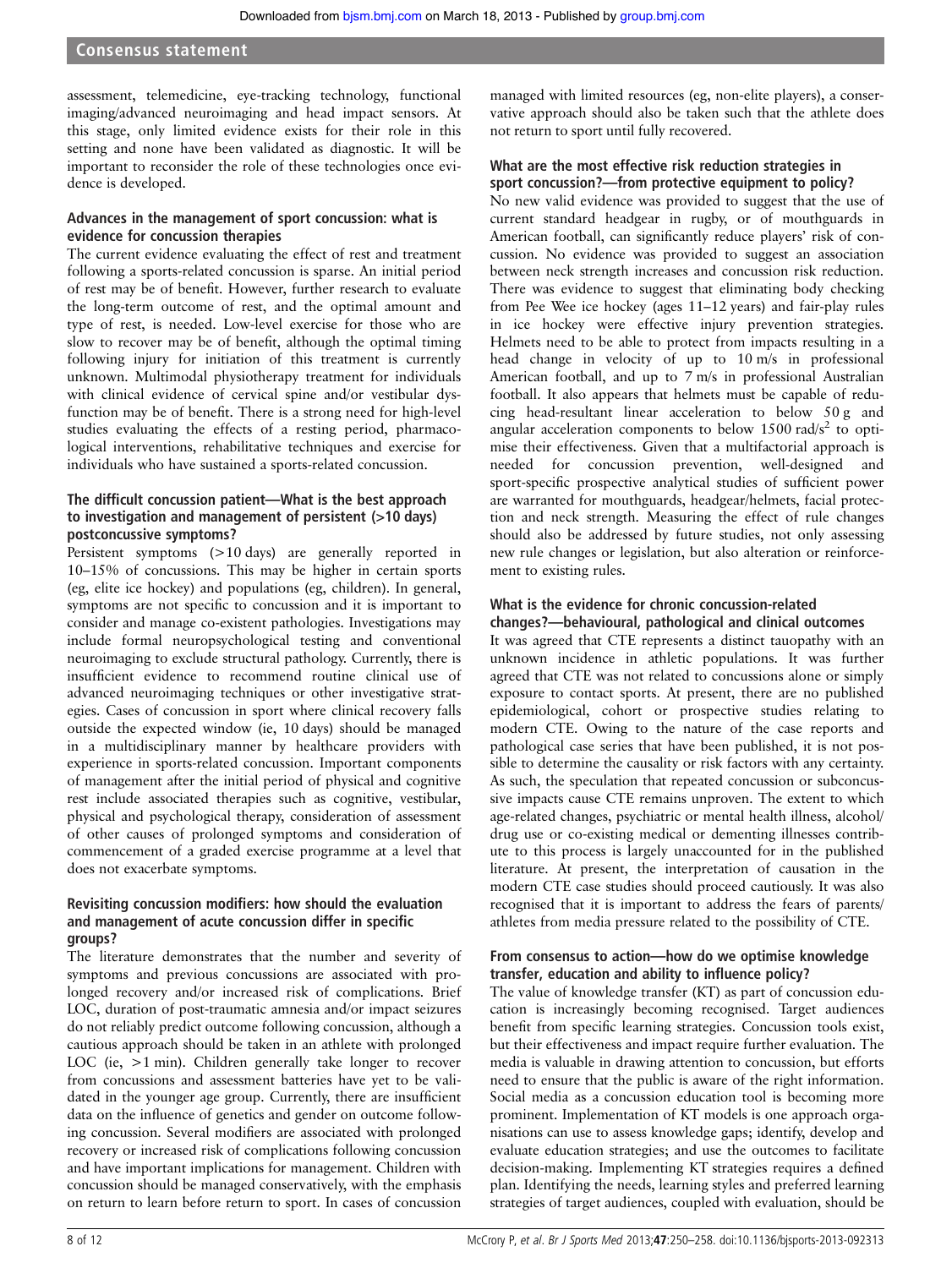a piece of the overall concussion education puzzle to have an impact on enhancing knowledge and awareness.

### Author affiliations <sup>1</sup>

<sup>1</sup>The Florey Institute of Neuroscience and Mental Health, Heidelberg, Victoria, Australia

<sup>2</sup> Faculty of Kinesiology, Hotchkiss Brain Institute, University of Calgary, Calgary, Alberta, Canada

<sup>3</sup> Faculty of Medicine, Sport Injury Prevention Research Centre, Calgary, Alberta, Canada

4 International Ice Hockey Federation, Switzerland

<sup>5</sup>IOC Medical Commission Games Group, Ottawa, Ontario, Canada

6 Ottawa Sport Medicine Centre, Ottawa, Ontario, Canada

<sup>7</sup> Department of Neurosurgery, Boston University Medical Center, Boston,

Massachusetts, USA

<sup>8</sup> Center for the Study of Traumatic Encephalopathy, Boston University Medical Center, Boston, Massachusetts, USA

<sup>9</sup>Department of Neurology, University of Zurich, Zurich, Switzerland

<sup>11</sup>F-MARC (FIFA Medical Assessment and Research Center), Zurich, Switzerland<br><sup>12</sup>Psychological and Neurobehavioral Associates, Inc., State College, Pennsylvania, USA<br><sup>13</sup>University of Missouri–Kansas City, Kansas City, M

University of Oslo, Norway<br><sup>15</sup>Oslo Sports Trauma Research Center, Norway

<sup>16</sup>International Olympic Committee (IOC), Lausanne, Switzerland<br><sup>17</sup> Division of Neurosurgery, University of Toronto, Toronto, Canada<br><sup>18</sup> Concussion Management Program Athletic Edge Sports Medicine, Toronto, Canada<br><sup>19</sup>

Michigan, USA<br><sup>20</sup>International Rugby Board, Dublin, Ireland

<sup>21</sup>Department of Neurosurgery, Orthopaedic Surgery and Rehabilitation, Vanderbilt Sports Concussion Center, Vanderbilt University Medical Center, Nashville, Tennessee, USA

<sup>22</sup> Department of Clinical Neurosciences, Faculty of Medicine, University of Calgary, Calgary, Alberta, Canada<br><sup>23</sup> Department of Family Medicine, University of Calgary, Calgary, Alberta, Canada

<sup>24</sup>Sport Medicine Centre, Faculty of Kinesiology, University of Calgary, Calgary, Alberta, Canada

<sup>25</sup>Department of Neurosurgery, Austin and Cabrini Hospitals & The Florey Institute of Neuroscience and Mental Health, Melbourne, Victoria, Australia

<sup>26</sup>Theodore S. Roberts Endowed Chair Department of Neurological Surgery University of Washington Seattle, WA, USA<br><sup>27</sup>NFL Head, Neck and Spine Medical Committee

<sup>28</sup>Matthew Gfeller Sport-Related Traumatic Brain Injury Research Center, University of North Carolina, Chapel Hill, Chapel Hill, North Carolina, USA

<sup>29</sup>Clinical Professor Departments of Rehabilitation Medicine, Orthopaedics and Sports Medicine and Neurological Surgery, University of Washington, USA

<sup>30</sup> Seattle Sports Concussion Program, Team Physician Seattle Seahawks and Seattle Mariners, Seattle, Washington, USA

<sup>31</sup> Department of Psychiatry, University of British Columbia, Vancouver, British Columbia,

Canada<br><sup>32</sup>Weill Medical College of Cornell University, New York, New York, USA

<sup>33</sup>Burke Rehabilitation Hospital, White Plains, New York, USA<br><sup>34</sup>New York State Athletic Commission. New York, New York, USA<br><sup>35</sup>Department of Family Medicine, University of Ottawa, Ottawa, Canada<br><sup>36</sup>Canadian National Injury Committee

<sup>38</sup>Brain Injury Research, Departments of Neurosurgery and Neurology, Medical College of Wisconsin, Wisconsin, USA

<sup>39</sup> Australian Centre for Research into Injury in Sports and its Prevention, Monash Injury

Research Institute, Monash University, Australia<br><sup>40</sup>Transport and Road Safety Research, Faculty of Science, the University of New South Wales, Australia<br><sup>41</sup> McIntosh Consultancy and Research Pty Ltd. Sydney, Australia

<sup>42</sup> Perry Maddocks Trollope Lawyers, Melbourne, Australia  $^{42}$  Perry Maddocks Trollope Lawyers, Melbourne, Australia 43The Florey Institute of Neuroscience and Mental Health, Melbourne Brain Centre,

Austin Campus, Melbourne, Australia<br><sup>44</sup>Centre For Health Exercise and Sports Medicine, Melbourne Physiotherapy Department,

University of Melbourne, Melbourne, Australia<br><sup>45</sup>Department of Pediatrics, McMaster University, Hamilton, Ontario, Canada

<sup>46</sup>David Braley Sport Medicine and Rehabilitation Centre, McMaster University, Hamilton,

Ontario, Canada<br><sup>47</sup> Princeton University, New Jersey, USA

48Robert Wood Johnson, University of Medicine and Dentistry of New Jersey (UMDNJ), USA

<sup>49</sup>Sport Injury Prevention Research Centre, Faculty of Kinesiology, University of Calgary,

- Calgary, Alberta, Canada<br><sup>50</sup>Toronto Western Hospital and University of Toronto, Canada<br><sup>51</sup>Krembil Neuroscience Centre, Toronto, Canada<br><sup>52</sup>ThinkFirst Canada<br><sup>53</sup>Parachute, Canada<br><sup>54</sup>British Horseracing Authority, London
- 

Competing interests See the supplementary online data for competing interests (http://dx.doi.org/10.1136/bjsports-2013-092313).

Provenance and peer review Commissioned: internally peer reviewed.

#### **REFERENCES**

- 1 Aubry M, Cantu R, Dvorak J, et al. Summary and agreement statement of the 1st International Symposium on Concussion in Sport, Vienna 2001. Clin J Sport Med 2002;12:6–11.
- 2 McCrory P, Johnston K, Meeuwisse W, et al. Summary and agreement statement of the 2nd International Conference on Concussion in Sport, Prague 2004. Br J Sports Med 2005;39:196–204.
- 3 McCrory P, Meeuwisse W, Johnston K, et al. Consensus statement on concussion in sport—the third international conference on concussion in sport held in Zurich, November 2008. Phys Sportsmed 2009;37:141–59.
- 4 Maddocks D, Dicker G. An objective measure of recovery from concussion in Australian rules footballers. Sport Health 1989;7(Suppl):6-7.
- 5 Maddocks DL, Dicker GD, Saling MM. The assessment of orientation following concussion in athletes. Clin J Sport Med 1995;5:32-5.
- 6 McCrea M. Standardized mental status assessment of sports concussion. Clin J Sport Med 2001;11:176-81.
- 7 McCrea M, Kelly J, Randolph C, et al. Standardised assessment of concussion (SAC): on site mental status evaluation of the athlete. J Head Trauma Rehab 1998;13:27–36.
- 8 McCrea M, Randolph C, Kelly J. The Standardized Assessment of Concussion (SAC): manual for administration, scoring and interpretation. 2nd edn. Waukesha, WI, 2000.
- 9 McCrea M, Kelly JP, Kluge J, et al. Standardized assessment of concussion in football players. Neurology 1997;48:586–8.
- 10 Chen J, Johnston K, Collie A, et al. A validation of the Post Concussion Symptom Scale in the assessment of complex concussion using cognitive testing and functional MRI. J Neurol Neurosurg Psych 2007;78:1231–8.
- 11 Chen J, Johnston K, Frey S, et al. Functional abnormalities in symptomatic concussed athletes: an fMRI study. Neuroimage 2004;22:68–82.
- 12 Chen JK, Johnston KM, Collie A, et al. (14) Association between symptom severity, CogSport tests results, and functional MRI activation in symptomatic concussed athletes. Clin J Sport Med 2004;14:379.
- 13 Chen JK, Johnston KM, Collie A, et al. Behavioural and functional imaging outcomes in symptomatic concussed athletes measured with cogsport and functional MRI. BJ Sport Med 2004;38:659.
- 14 Ptito A, Chen JK, Johnston KM. Contributions of functional magnetic resonance imaging (fMRI) to sport concussion evaluation. NeuroRehabilitation 2007;22:217–27.
- 15 Guskiewicz K. Postural stability assessment following concussion. Clin J Sport Med 2001;11:182–90.
- 16 Guskiewicz KM. Assessment of postural stability following sport-related concussion. Curr Sports Med Rep 2003;2:24–30.
- 17 Guskiewicz KM, Ross SE, Marshall SW. Postural stability and neuropsychological deficits after concussion in collegiate athletes. J Athl Train 2001;36:263–73.
- 18 Cavanaugh JT, Guskiewicz KM, Giuliani C, et al. Detecting altered postural control after cerebral concussion in athletes with normal postural stability. Br J Sports Med 2005;39:805–11.
- 19 Cavanaugh JT, Guskiewicz KM, Giuliani C, et al. Recovery of postural control after cerebral concussion: new insights using approximate entropy. J Athl Train 2006;41:305–13.
- 20 Cavanaugh JT, Guskiewicz KM, Stergiou N. A nonlinear dynamic approach for evaluating postural control: new directions for the management of sport-related cerebral concussion. Sports Med (Auckland, NZ) 2005;35:935–50.
- 21 Fox ZG, Mihalik JP, Blackburn JT, et al. Return of postural control to baseline after anaerobic and aerobic exercise protocols. J Athl Train 2008;43:456–63.
- 22 Kristman VL, Tator CH, Kreiger N, et al. Does the apolipoprotein epsilon 4 allele predispose varsity athletes to concussion? A prospective cohort study. Clin J Sport Med 2008;18:322–8..
- 23 Terrell TR, Bostick RM, Abramson R, et al. APOE, APOE promoter, and Tau genotypes and risk for concussion in college athletes. Clin J Sport Med 2008;18:10–17.
- 24 Vagnozzi R, Tavazzi B, Signoretti S, et al. Temporal window of metabolic brain vulnerability to concussions: mitochondrial-related impairment—part I. Neurosurgery 2007;61:379–88; discussion 88–9.
- 25 Hang CH, Chen G, Shi JX, et al. Cortical expression of nuclear factor kappaB after human brain contusion. Brain Res 2006;1109:14-21..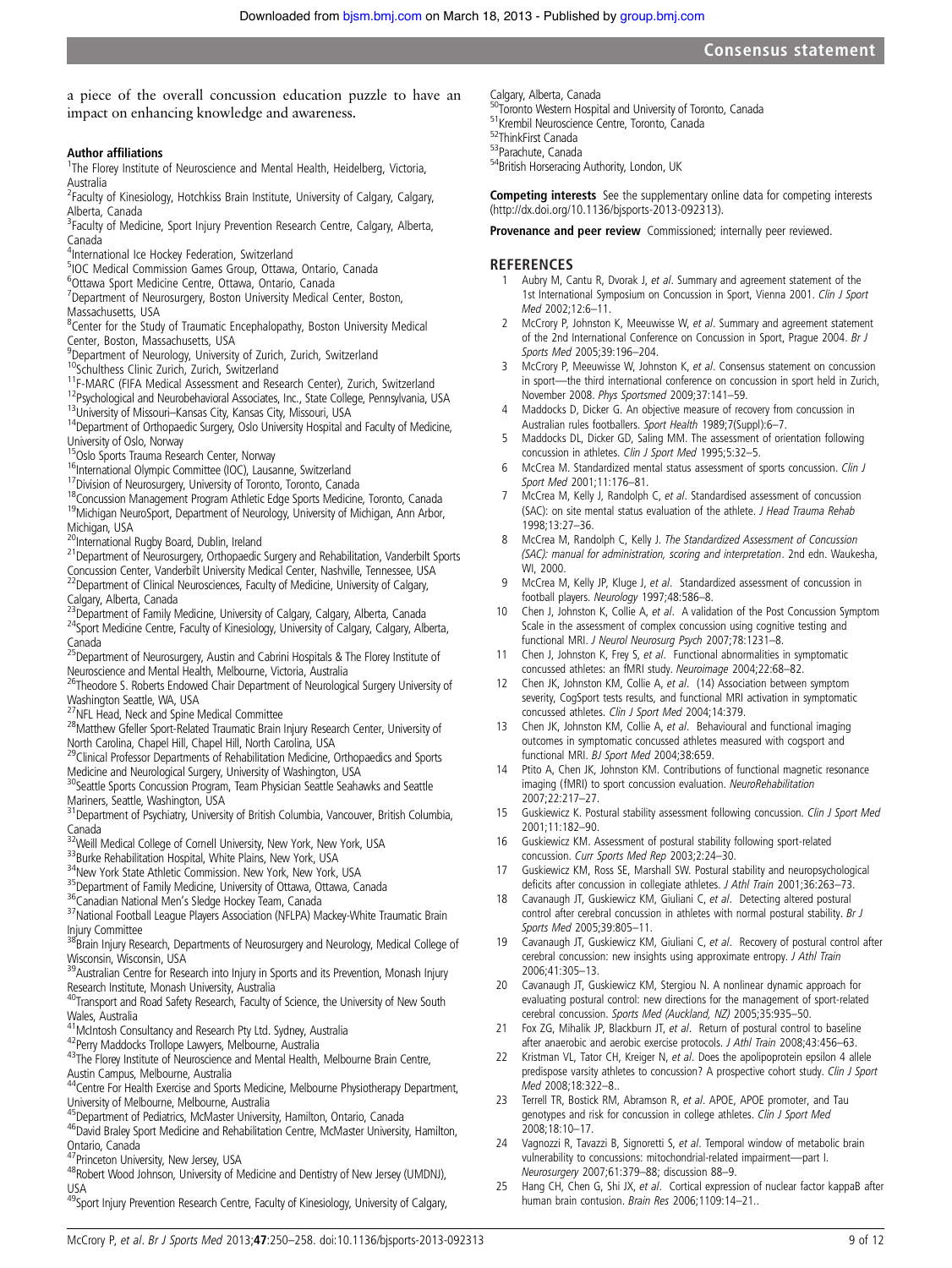- 26 Peng RY, Gao YB, Xiao XY, et al. [Study on the expressions of basic fibroblast growth factor and nervous growth factor genes in rat cerebral concussion]. Zhongguo Wei Zhong Bing Ji Jiu Yi Xue 2003;15:213–16.
- 27 Yunoki M, Kawauchi M, Ukita N, et al. Effects of lecithinized SOD on sequential change in SOD activity after cerebral contusion in rats. Acta Neurochir Suppl 1998;71:142–5.
- Hinkle DA, Baldwin SA, Scheff SW, et al. GFAP and S100beta expression in the cortex and hippocampus in response to mild cortical contusion. J Neurotrauma 1997;14:729–38.
- 29 Holmin S, Schalling M, Hojeberg B, et al. Delayed cytokine expression in rat brain following experimental contusion. J Neurosurg 1997;86:493–504.
- 30 Sandberg Nordqvist AC, von Holst H, Holmin S, et al. Increase of insulin-like growth factor (IGF)-1, IGF binding protein-2 and -4 mRNAs following cerebral contusion. Brain Res Mol Brain Res 1996;38:285–93.
- 31 Fukuhara T, Nishio S, Ono Y, et al. Induction of Cu,Zn-superoxide dismutase after cortical contusion injury during hypothermia. Brain Res 1994;657:333–6.
- 32 Begaz T, Kyriacou DN, Segal J, et al. Serum biochemical markers for post-concussion syndrome in patients with mild traumatic brain injury. J Neurotrauma 2006;23:1201–10.
- 33 de Boussard CN, Lundin A, Karlstedt D, et al. S100 and cognitive impairment after mild traumatic brain injury. J Rehabil Med 2005;37:53–7.
- Lima DP, Simao Filho C, Abib Sde C, et al. Quality of life and neuropsychological changes in mild head trauma. Late analysis and correlation with S100B protein and cranial CT scan performed at hospital admission. Injury 2008;39:604–11.
- 35 Ma M, Lindsell CJ, Rosenberry CM, et al. Serum cleaved tau does not predict postconcussion syndrome after mild traumatic brain injury. Am J Emerg Med 2008;26:763–8.
- 36 Stalnacke BM, Tegner Y, Sojka P. Playing ice hockey and basketball increases serum levels of S-100B in elite players: a pilot study. Clin J Sport Med 2003;13:292–302.
- 37 Stalnacke BM, Tegner Y, Sojka P. Playing soccer increases serum concentrations of the biochemical markers of brain damage S-100B and neuron-specific enolase in elite players: a pilot study. Brain Inj 2004;18:899–909.
- 38 Townend W, Ingebrigtsen T. Head injury outcome prediction: a role for protein S-100B? Injury 2006;37:1098–108.
- 39 Boutin D, Lassonde M, Robert M, et al. Neurophysiological assessment prior to and following sports-related concussion during childhood: a case study. Neurocase 2008;14:239–48.
- 40 De Beaumont L, Brisson B, Lassonde M, et al. Long-term electrophysiological changes in athletes with a history of multiple concussions. Brain Inj 2007;21:631-44.
- De Beaumont L, Lassonde M, Leclerc S, et al. Long-term and cumulative effects of sports concussion on motor cortex inhibition. Neurosurgery 2007;61:329–36; discussion 36–7.
- 42 Gaetz M, Weinberg H. Electrophysiological indices of persistent post-concussion symptoms. Brain Inj 2000;14:815-32.
- 43 Gosselin N, Theriault M, Leclerc S, et al. Neurophysiological anomalies in symptomatic and asymptomatic concussed athletes. Neurosurgery 2006;58:1151–61; discussion –61.
- 44 Lavoie ME, Dupuis F, Johnston KM, et al. Visual p300 effects beyond symptoms in concussed college athletes. J Clin Exp Neuropsychol 2004;26:55-73.
- 45 Rousseff RT, Tzvetanov P, Atanassova PA, et al. Correlation between cognitive P300 changes and the grade of closed head injury. Electromyogr Clin Neurophysiol 2006;46:275–7.
- 46 Collie A, Darby D, Maruff P. Computerised cognitive assessment of athletes with sports related head injury. Br J Sports Med 2001;35:297–302.
- 47 Collie A, Maruff P. Computerised neuropsychological testing. Br J Sports Med 2003;37:2–3.
- 48 Collie A, Maruff P, McStephen M, et al. Psychometric issues associated with computerised neuropsychological assessment of concussed athletes. Br J Sports Med 2003;37:556–9.
- 49 Collins MW, Grindel SH, Lovell MR, et al. Relationship between concussion and neuropsychological performance in college football players [see comments]. JAMA 1999;282:964–70.
- 50 Lovell MR. The relevance of neuropsychologic testing for sports-related head injuries. Curr Sports Med Rep 2002;1:7–11.
- 51 Lovell MR, Collins MW. Neuropsychological assessment of the college football player. J Head Trauma Rehabil 1998;13:9–26.
- 52 Bleiberg J, Cernich AN, Cameron K, , et al Duration of cognitive impairment after sports concussion. Neurosurgery 2004;54:1073–8; discussion 8–80.
- 53 Bleiberg J, Warden D. Duration of cognitive impairment after sports concussion. Neurosurgery 2005;56:E1166.
- 54 Broglio SP, Macciocchi SN, Ferrara MS. Neurocognitive performance of concussed athletes when symptom free. J Athl Train 2007;42:504–8.
- 55 Broglio SP, Macciocchi SN, Ferrara MS. Sensitivity of the concussion assessment battery. Neurosurgery 2007;60:1050–7; discussion 7–8.
- 56 Gioia G, Janusz J, Gilstein K, et al. Neueopsychological management of consussion in children and adolescents: effects of age and gender on ImPact (abstract). Br J Sp Med 2004;38:657.
- 57 McCrory P, Collie A, Anderson V, et al. Can we manage sport related concussion in children the same as in adults? Br J Sports Med 2004;38:516–19.
- 58 Johnston K, Bloom G, Ramsay J, et al. Current concepts in concussion rehabilitation. Curr Sports Med Rep 2004;3:316–23.
- 59 Guskiewicz KM, McCrea M, Marshall SW, et al. Cumulative effects associated with recurrent concussion in collegiate football players. JAMA 2003;290:2549–55.
- 60 Lovell M, Collins M, Bradley J. Return to play following sports-related concussion. Clin Sports Med 2004;23:421–41, ix.
- Collins M, Field M, Lovell M, et al. Relationship between postconcussion headache and neuropsychological test performance in high school athletes. Am J Sports Med 2003;31:168–73.
- 62 Collins M, Grindel S, Lovell M, et al. Relationship between concussion and neuropsychological performance in college football players. J Am Med Assoc 1999;282:964–70.
- 63 Collins MW, Lovell MR, Iverson GL, et al. Cumulative effects of concussion in high school athletes. Neurosurgery 2002;51:1175–9; discussion 80–1.
- 64 McCrea M, Guskiewicz KM, Marshall SW, et al. Acute effects and recovery time following concussion in collegiate football players. JAMA 2003;290:2556–63.
- 65 McCrea M, Hammeke T, Olsen G, et al. Unreported concussion in high school football players: implications for prevention. Clin J Sport Med 2004;14:13-17.
- 66 Bloom G, Horton A, McCrory P, et al. Sport psychology and concussion: new impacts to explore. Br J Sports Med 2004;38:519–21.
- 67 Weiss MR, Gill DL. What goes around comes around: re-emerging themes in sport and exercise psychology. Res Q Exerc Sport 2005;76:S71-87.
- 68 McCrory P. Should we treat concussion pharmacologically? The need for evidence based pharmacological treatment for the concussed athlete. Br J Sports Med 2002;36:3–5.
- 69 McCrory P. Preparticipation assessment for head injury. Clin J Sport Med 2004;14:139–44.
- 70 Johnston KM, Lassonde M, Ptito A. A contemporary neurosurgical approach to sport-related head injury: the McGill concussion protocol. J Am Coll Surg 2001;192:515–24.
- 71 Delaney J, Lacroix V, Leclerc S, et al. Concussions during the 1997 Canadian Football League Season. Clin J Sport Med 2000;10:9–14.
- 72 Delaney J, Lacroix V, Leclerc S, et al. Concussions among university football and soccer players. Clin J Sport Med 2002;12:331-8.
- 73 Gessel LM, Fields SK, Collins CL, et al. Concussions among United States high school and collegiate athletes. J Athl Train 2007;42:495–503.
- Dvorak J, Junge A, Fuller C, et al. Medical issues in women's football. Br J Sports Med 2007;41(Suppl 1):i1.
- 75 Dvorak J, McCrory P, Kirkendall DT. Head injuries in the female football player: incidence, mechanisms, risk factors and management. Br J Sports Med 2007;41 (Suppl 1):i44–6.
- 76 Jennett B, Bond M. Assessment of outcome after severe brain damage: a practical scale. Lancet 1975;1:480–4.
- 77 Leninger B, Gramling S, Farrell A, et al. Neuropsychological deficits in symptomatic minor head injury patients after concussion and mild concussion. J Neurol Neurosurg Psych 1990;53:293–6.
- 78 Lovell M, Iverson G, Collins M, et al. Does loss of consciousness predict neuropsychological decrements after concussion. Clin J Sp Med 1999;9:193-9.
- 79 McCrea M, Kelly J, Randolph C, et al. Immediate neurocognitive effects of concussion. Neurosurgery 2002;50:1032–42.
- 80 Cantu RC. Posttraumatic retrograde and anterograde amnesia: pathophysiology and implications in grading and safe return to play. J Athl Train 2001;36:244-8.
- 81 Lovell MR, Collins MW, Iverson GL, et al. Recovery from mild concussion in high school atheltes. J Neurosurg 2003;98:296–301.
- 82 McCrory PR, Ariens T, Berkovic SF. The nature and duration of acute concussive symptoms in Australian football. Clin J Sport Med 2000;10:235-8.
- 83 Yarnell P, Lynch S. The 'ding': amnestic state in football trauma. Neurology 1973;23:196–7.
- 84 Yarnell PR, Lynch S. Retrograde memory immediately after concussion. Lancet 1970;1:863–4.
- 85 McCrory PR, Berkovic SF. Video analysis of acute motor and convulsive manifestations in sport-related concussion. Neurology 2000;54:1488–91.
- 86 McCrory PR, Bladin PF, Berkovic SF. Retrospective study of concussive convulsions in elite Australian rules and rugby league footballers: phenomenology, aetiology, and outcome. BMJ 1997;314:171–4.
- 87 Fleminger S. Long-term psychiatric disorders after traumatic brain injury. Eur J Anaesthesiol Suppl 2008;42:123–30..
- 88 Chen JK, Johnston KM, Petrides M, et al. Neural substrates of symptoms of depression following concussion in male athletes with persisting postconcussion symptoms. Arch Gen Psychiatry 2008;65:81–9.
- 89 Bryant RA. Disentangling mild traumatic brain injury and stress reactions. N Engl J Med 2008;358:525–7.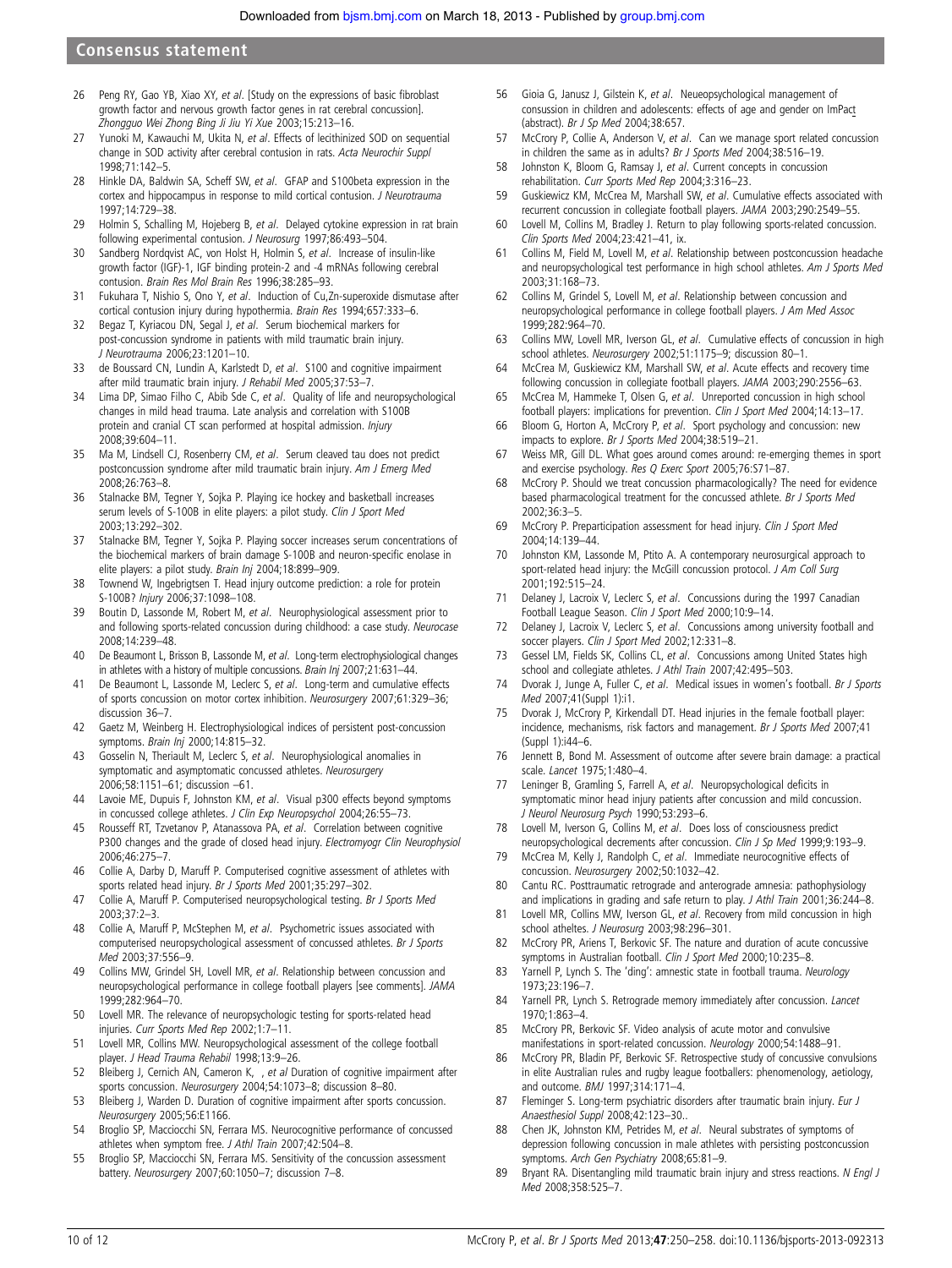- 90 Vanderploeg RD, Curtiss G, Luis CA, et al. Long-term morbidities following self-reported mild traumatic brain injury. J Clin Exp Neuropsychol 2007;29:585–98.
- 91 Guskiewicz KM, Marshall SW, Bailes J, et al. Recurrent concussion and risk of depression in retired professional football players. Med Sci Sports Exerc 2007;39:903–9.
- 92 Kashluba S, Casey JE, Paniak C. Evaluating the utility of ICD-10 diagnostic criteria for postconcussion syndrome following mild traumatic brain injury. J Int Neuropsychol Soc 2006;12:111–18.
- 93 Iverson GL. Misdiagnosis of the persistent postconcussion syndrome in patients with depression. Arch Clin Neuropsychol 2006;21:303–10.
- 94 Chamelian L, Feinstein A. The effect of major depression on subjective and objective cognitive deficits in mild to moderate traumatic brain injury. J Neuropsychiatry Clin Neurosci 2006;18:33–8.
- 95 Mooney G, Speed J, Sheppard S. Factors related to recovery after mild traumatic brain injury. Brain Inj 2005;19:975–87.
- 96 Broshek DK, Freeman JR. Psychiatric and neuropsychological issues in sport medicine. Clin Sports Med 2005;24:663–79, x.
- 97 Pellman EJ. Background on the National Football League's research on concussion in professional football. Neurosurgery 2003;53:797–8.
- 98 Purcell L, Carson J. Sport-related concussion in pediatric athletes. Clin Pediatr (Phila) 2008;47:106–13.
- 99 Lee LK. Controversies in the sequelae of pediatric mild traumatic brain injury. Pediatr Emerg Care 2007;23:580–3; quiz 4–6.
- 100 Schnadower D, Vazquez H, Lee J, et al. Controversies in the evaluation and management of minor blunt head trauma in children. Curr Opin Pediatr 2007;19:258–64..
- 101 Wozniak JR, Krach L, Ward E, et al. Neurocognitive and neuroimaging correlates of pediatric traumatic brain injury: a diffusion tensor imaging (DTI) study. Arch Clin Neuropsychol 2007;22:555–68.
- 102 Hayden MG, Jandial R, Duenas HA, et al. Pediatric concussions in sports; a simple and rapid assessment tool for concussive injury in children and adults. Childs Nerv Syst 2007;23:431–5.
- 103 Lee MA. Adolescent concussions—management recommendations: a practical approach. Conn Med 2006;70:377–80.
- 104 Kirkwood MW, Yeates KO, Wilson PE. Pediatric sport-related concussion: a review of the clinical management of an oft-neglected population. Pediatrics 2006;117:1359–71.
- 105 Guskiewicz KM, Marshall SW, Bailes J, et al. Association between recurrent concussion and late-life cognitive impairment in retired professional football players. Neurosurgery 2005;57:719–26; discussion –26.
- 106 Nandoe RD, Scheltens P, Eikelenboom P. Head trauma and Alzheimer's disease. J Alzheimers Dis 2002;4:303–8.
- 107 Stern MB. Head trauma as a risk factor for Parkinson's disease. Mov Disord 1991;6:95–7.
- 108 Omalu BI, DeKosky ST, Hamilton RL, et al. Chronic traumatic encephalopathy in a national football league player: part II. Neurosurgery 2006;59:1086–92; discussion  $92 - 3$
- 109 Omalu BI, DeKosky ST, Minster RL, et al. Chronic traumatic encephalopathy in a National Football League player. Neurosurgery 2005;57:128–34; discussion –34.
- 110 McKee AC, Cantu RC, Nowinski CJ, et al. Chronic traumatic encephalopathy in athletes: progressive tauopathy after repetitive head injury. J Neuropathol Exp Neurol 2009;68:709–35.
- 111 McKee AC, Gavett BE, Stern RA, et al. TDP-43 Proteinopathy and Motor Neuron Disease in Chronic Traumatic Encephalopathy. J Neuropathol Exp Neurol 2010;69:918–29.
- 112 McKee AC, Stein TD, Nowinski CJ, et al. The spectrum of disease in chronic traumatic encephalopathy. Brain 2013;136:43–64.
- 113 McCrory P. Sports concussion and the risk of chronic neurological impairment. Clin J Sport Med 2011;21:6–12.
- 114 McCrory P. Future advances and areas of future focus in the treatment of sport-related concussion. Clin Sports Med 2011;30:201-8, xi-ii.
- 115 Hagel BE, Pless IB, Goulet C, et al. Effectiveness of helmets in skiers and snowboarders: case-control and case crossover study. BMJ (Clin Res ed) 2005;330:281.
- 116 McCrory P. The role of helmets in skiing and snowboarding. Br J Sports Med 2002;36:314.
- 117 Mueller BA, Cummings P, Rivara FP, et al. Injuries of the head, face, and neck in relation to ski helmet use. Epidemiology 2008;19:270–6.
- 118 Sulheim S, Holme I, Ekeland A, et al. Helmet use and risk of head injuries in alpine skiers and snowboarders. JAMA 2006;295:919–24.
- 119 Delaney JS, Al-Kashmiri A, Drummond R, et al. The effect of protective headgear on head injuries and concussions in adolescent football (soccer) players. Br J Sports Med 2008;42:110–15; discussion 5.
- 120 Viano DC, Pellman EJ, Withnall C, et al. Concussion in professional football: performance of newer helmets in reconstructed game impacts—part 13. Neurosurgery 2006;59:591–606; discussion 591–606.
- 121 Finch C, Braham R, McIntosh A, et al. Should football players wear custom fitted mouthguards? Results from a group randomised controlled trial. Inj Prev 2005;11:242–6.
- 122 McIntosh A, McCrory P. The dynamics of concussive head impacts in rugby and Australian rules football. Med Sci Sports Exerc 2000;32:1980–5.
- 123 McIntosh A, McCrory P. Impact energy attenuation performance of football headgear. Br J Sports Med 2000;34:337-42.
- 124 McIntosh A, McCrory P. Effectiveness of headgear in a pilot study of under 15 rugby union football. Br J Sports Med 2001;35:167–70.
- 125 McIntosh A, McCrory P, Finch C, et al. Rugby Headgear Study. Sydney: School of Safety Science, The University of New South Wales, May 2005.
- 126 Finch C, Newstead S, Cameron M, et al. Head injury reductions in Victoria two years after the introduction of mandatory bicycle helmet use. Melbourne: Monash University Accident Research Centre, 1993 July, Report No.: 51.
- 127 Curnow WJ. Bicycle helmets and public health in Australia. Health Promot J Austr 2008;19:10–15.
- 128 Hewson PJ. Cycle helmets and road casualties in the UK. Traffic Inj Prev 2005;6:127–34.
- 129 Davidson JA. Epidemiology and outcome of bicycle injuries presenting to an emergency department in the United Kingdom. Eur J Emerg Med 2005;12:24–9.
- 130 Hansen KS, Engesaeter LB, Viste A. Protective effect of different types of bicycle helmets. Traffic Inj Prev 2003;4:285-90.
- 131 Andersen T, Arnason A, Engebretsen L, et al. Mechanism of head injuries in elite football. Br J Sports Med 2004;38:690–6.
- 132 Hagel B, Meewisse W. Editorial: risk compensation: a "side effect" of sport injury prevention? Clin J Sp Med 2004;14:193–6.
- 133 Finch C, Mcintosh AS, McCrory P, et al. A pilot study of the attitudes of Australian Rules footballers towards protective headgear. J Sci Med Sport 2003;6:505–11.
- 134 Finch CF, McIntosh AS, McCrory P. What do under 15-year-old schoolboy rugby union players think about protective headgear? BrJ Sports Med 2001;35:89–94.
- 135 Finch C, Mcintosh AS, McCrory P. What is the evidence base for the use of protective headgear and mouthguards in Australian football. Sport Health 2000;18:35–8.
- 136 Reece RM, Sege R. Childhood head injuries: accidental or inflicted? Arch Pediatr Adolesc Med 2000;154:11–15.
- 137 Shaw NH. Bodychecking in hockey. CMAJ 2004;170:15–16; author reply 6, 8.
- 138 Denke NJ. Brain injury in sports. J Emerg Nurs 2008;34:363–4.
- 139 Gianotti S, Hume PA. Concussion sideline management intervention for rugby union leads to reduced concussion claims. NeuroRehabilitation 2007;22:181–9.
- 140 Guilmette TJ, Malia LA, McQuiggan MD. Concussion understanding and management among New England high school football coaches. Brain Inj 2007;21:1039–47.
- 141 Hootman JM, Dick R, Agel J. Epidemiology of collegiate injuries for 15 sports: summary and recommendations for injury prevention initiatives. J Athl Train 2007;42:311–19
- 142 Valovich McLeod TC, Schwartz C, Bay RC. Sport-related concussion misunderstandings among youth coaches. Clin J Sport Med 2007;17:140–2.
- 143 Sye G, Sullivan SJ, McCrory P. High school rugby players' understanding of concussion and return to play guidelines. Br J Sports Med 2006;40:1003–5.
- 144 Theye F, Mueller KA. "Heads up": concussions in high school sports. Clin Med Res 2004;2:165–71.
- 145 Kashluba S, Paniak C, Blake T, et al. A longitudinal, controlled study of patient complaints following treated mild traumatic brain injury. Arch Clin Neuropsychol 2004;19:805–16.
- 146 Gabbe B, Finch CF, Wajswelner H, et al. Does community-level Australian football support injury prevention research? J Sci Med Sport 2003;6:231-6.
- 147 Kaut KP, DePompei R, Kerr J, et al. Reports of head injury and symptom knowledge among college athletes: implications for assessment and educational intervention. Clin J Sport Med 2003;13:213–21.
- 148 Davidhizar R, Cramer C. The best thing about the hospitalization was that the nurses kept me well informed" issues and strategies of client education. Accid Emerg Nurs 2002;10:149–54.
- 149 McCrory P. What advice should we give to athletes postconcussion? Br J Sports Med 2002;36:316–18.
- 150 Bazarian JJ, Veenema T, Brayer AF, et al. Knowledge of concussion guidelines among practitioners caring for children. Clin Pediatr (Phila) 2001;40:207–12.
- 151 Guskiewicz KM, Weaver NL, Padua DA Jr, et al. Epidemiology of concussion in collegiate and high school football players. Am J Sports Med 2000;28:643–50.
- 152 McCrea M, Guskiewicz KM, Marshall SW, et al. Acute effects and recovery time following concussion in collegiate football players: the NCAA Concussion Study. JAMA 2003;290:2556–63.
- 153 Macciocchi SN, Barth JT, Alves W, et al. Neuropsychological functioning and recovery after mild head injury in collegiate athletes. Neurosurgery 1996;39:510–14.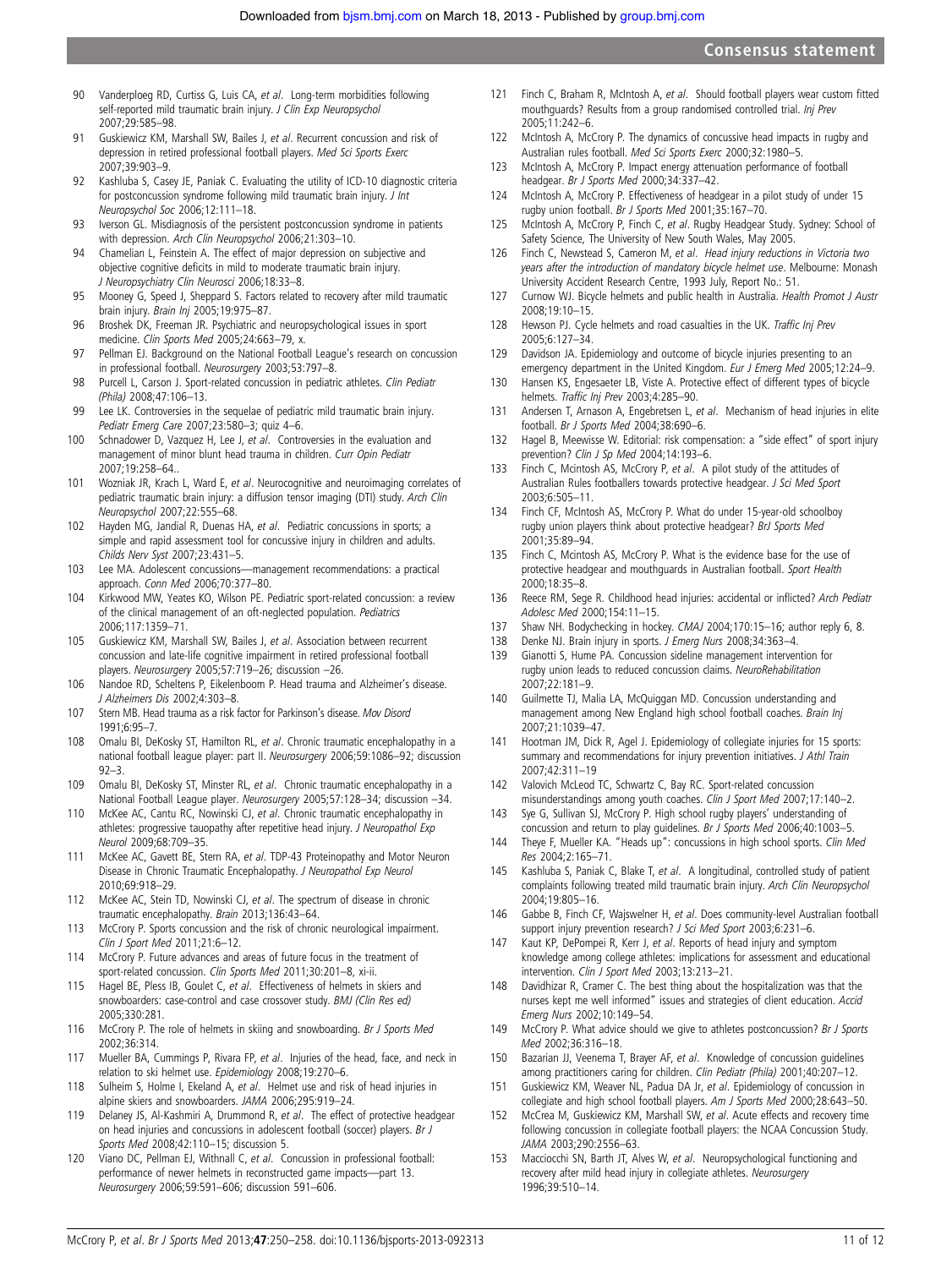- 154 Meehan WP III, d'Hemecourt P, Comstock RD. High school concussions in the 2008-2009 academic year: mechanism, symptoms, and management. Am J Sports Med 2010;38:2405–9.
- 155 Eckner JT, Kutcher JS, Richardson JK. Between-seasons test-retest reliability of clinically measured reaction time in National Collegiate Athletic Association Division I athletes. J Athl Train 2011;46:409–14.
- 156 Eckner JT, Richardson JK, Kim H, et al. A novel clinical test of recognition reaction time in healthy adults. Psychol Assess 2012;24:249–54.